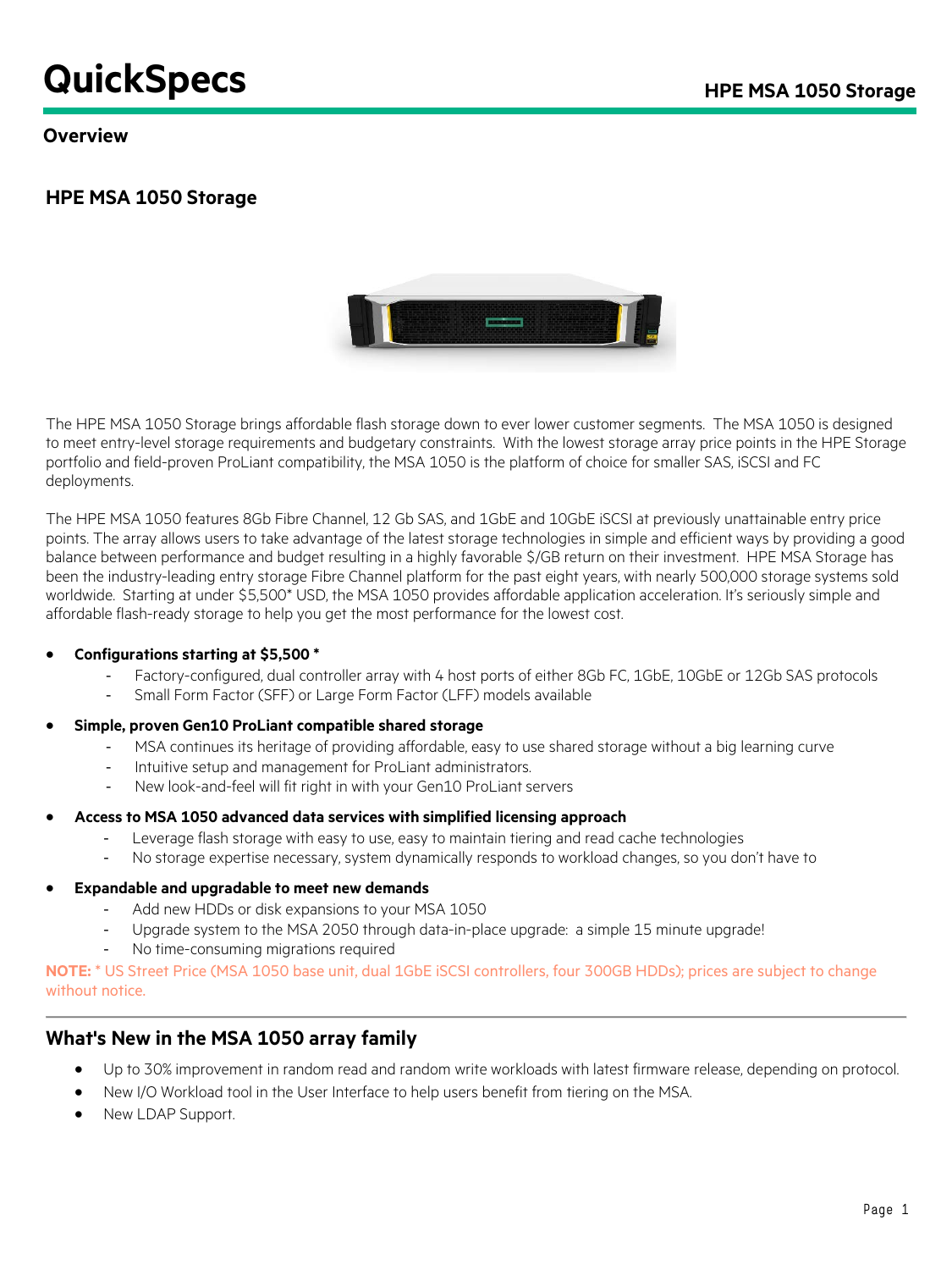# **Standard Features**

|                                                   | <b>HPE MSA 1050 Storage</b>                        |
|---------------------------------------------------|----------------------------------------------------|
| <b>Array</b>                                      |                                                    |
| Access Type                                       | <b>Block</b>                                       |
| Form Factor                                       | 2U, SFF or LFF                                     |
| Number of controllers per array                   | 2                                                  |
| Number of host ports per array                    | $\overline{4}$                                     |
| FC host connectivity                              | 8Gb                                                |
| iSCSI host connectivity                           | 1Gb or 10Gb                                        |
| SAS host connectivity                             | 6Gb or 12Gb                                        |
| Cache, per array                                  |                                                    |
| Max Read cache per array                          | 4TB                                                |
| Data (read/write) cache + system memory per array | 12GB                                               |
| Pool Capacity (with Large Pool Support)           | 562 TB (512 TiB)                                   |
| RAID Levels supported                             | RAID 1, 5, 6, 10                                   |
| <b>Enclosures</b>                                 |                                                    |
| <b>Expansion Drive Enclosures</b>                 | 0-3 enclosures                                     |
| LFF/SFF array/enclosure mixing                    | Supported                                          |
| Maximum number of drives per array enclosure      | 24 SFF/12 LFF                                      |
| Maximum number of drives per drive enclosure      | 24 SFF/12 LFF                                      |
| Drive enclosure interface type                    | 6Gb SAS                                            |
| <b>Drives</b>                                     |                                                    |
| Maximum total HDDs per array                      | 96 SFF / 48 LFF                                    |
| Maximum total SSDs per array                      | 96 SFF / 48 LFF                                    |
| Max raw capacity per array enclosure              | 76.8 TB SFF / 144TB LFF                            |
| Max raw capacity per drive enclosure              | 76.8 TB SFF / 144TB LFF                            |
| Max raw capacity per array                        | 307.2TB SFF / 576TB LFF                            |
| <b>Drive Capacities</b>                           |                                                    |
| SFF SSDs (Mixed Use)                              | 400GB, 800GB, 1.6TB, 3.2TB                         |
| LFF SSDs (Mixed Use)                              | 400GB, 800GB                                       |
| <b>SFF HDDs</b>                                   | 15K: 300GB, 600GB, 900GB                           |
|                                                   | 10K: 300GB, 600GB, 1.2TB, 1.8TB, 2.4TB             |
|                                                   | 7.2K: 1.0TB, 2.0TB                                 |
| LFF HDDs                                          | 7.2K: 2TB, 4TB, 6TB, 8TB, 10TB, 12TB               |
| <b>Software Features</b>                          |                                                    |
| Thin Technologies                                 | Thin Provisioning, Space Reclamation, Thin Rebuild |
| Tiering                                           | Performance Tier, Standard Tier, Archive Tier      |
| Replication                                       | Snapshots (512), Volume Copy, Remote Snaps         |
| Quality of Service                                | Virtual Tier Affinity                              |
| <b>Additional Features</b>                        |                                                    |
| Maximum number of volumes                         | 512                                                |
| Maximum number of snapshots                       | 512                                                |
| Maximum number of hosts                           | 512                                                |
| Maximum number of initiators                      | 1024                                               |
| Customer self-installable                         | Yes                                                |
| Customer self-repairable                          | Yes                                                |
| Customer self-upgradeable                         | Yes                                                |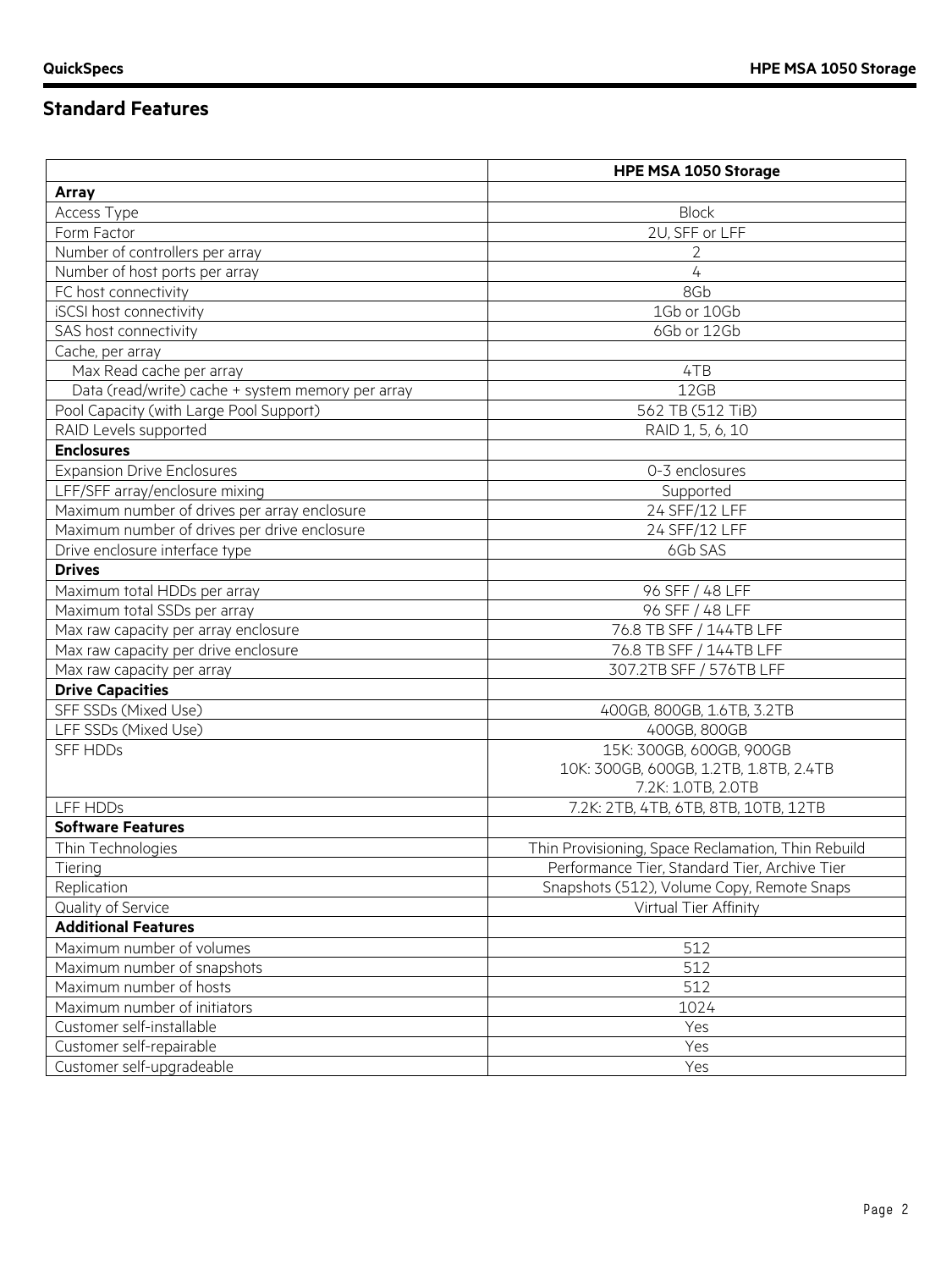# **Standard Features**



#### **HPE MSA 1050 Storage**

| 1. AC Power supply                                 | 5. CLI Port (mini USB)     |
|----------------------------------------------------|----------------------------|
| 2. Controller Module A                             | 6. Network Management Port |
| 3. Controller Module B                             | 7. Cache Status LED        |
| 4. Host Connection Ports (2) 8. SAS Expansion Port |                            |
|                                                    | 9 AC Power Supply          |

| <b>MSA 1050</b>       | <b>Descriptions</b>                                                                                                                                                                          | <b>Part Number</b> |
|-----------------------|----------------------------------------------------------------------------------------------------------------------------------------------------------------------------------------------|--------------------|
| <b>Storage Models</b> | HPE MSA 1050 8Gb Fibre Channel Dual Controller LFF Storage                                                                                                                                   | Q2R18A             |
|                       | NOTE: Includes LFF Array Chassis, two MSA 1050 FC 2-port controllers, SFPs<br>installed, drives not included.                                                                                |                    |
|                       | HPE MSA 1050 8Gb Fibre Channel Dual Controller SFF Storage                                                                                                                                   | Q2R19A             |
|                       | NOTE: Includes SFF Array Chassis, two MSA 1050 FC 2-port controllers, SFPs<br>installed, drives not included.                                                                                |                    |
|                       | HPE MSA 1050 12Gb SAS Dual Controller LFF Storage                                                                                                                                            | Q2R20A             |
|                       | NOTE: Includes LFF Array Chassis, two MSA 1050 SAS 2-port controllers, SFPs not<br>needed with SAS controllers, drives not included.                                                         |                    |
|                       | HPE MSA 1050 12Gb SAS Dual Controller SFF Storage                                                                                                                                            | Q2R21A             |
|                       | NOTE: Includes SFF Array Chassis, two MSA 1050 SAS 2-port controllers, SFPs not<br>needed with SAS controllers, drives not included.                                                         |                    |
|                       | HPE MSA 1050 1GbE iSCSI Dual Controller LFF Storage                                                                                                                                          | Q2R22A             |
|                       | NOTE: Includes LFF Array Chassis, two MSA 1050 1GbE 2-port controllers, SFPs<br>installed, drives not included.                                                                              |                    |
|                       | HPE MSA 1050 1GbE iSCSI Dual Controller SFF Storage                                                                                                                                          | Q2R23A             |
|                       | NOTE: Includes SFF Array Chassis, two MSA 1050 1GbE 2-port controllers, SFPs<br>installed, drives not included.                                                                              |                    |
|                       | HPE MSA 1050 10GbE ISCSI Dual Controller LFF Storage                                                                                                                                         | Q2R24A             |
|                       | NOTE: Includes LFF Array Chassis, two MSA 1050 10GbE 2-port controllers, SFPs<br>installed, drives not included, direct attached copper cables are supported in 10GbE<br>Controller systems. |                    |
|                       | HPE MSA 1050 10GbE ISCSI Dual Controller SFF Storage                                                                                                                                         | Q2R25A             |
|                       | NOTE: Includes SFF Array Chassis, two MSA 1050 10GbE 2-port controllers, SFPs<br>installed, drives not included, direct attached copper cables are supported in 10GbE<br>Controller systems. |                    |
|                       |                                                                                                                                                                                              |                    |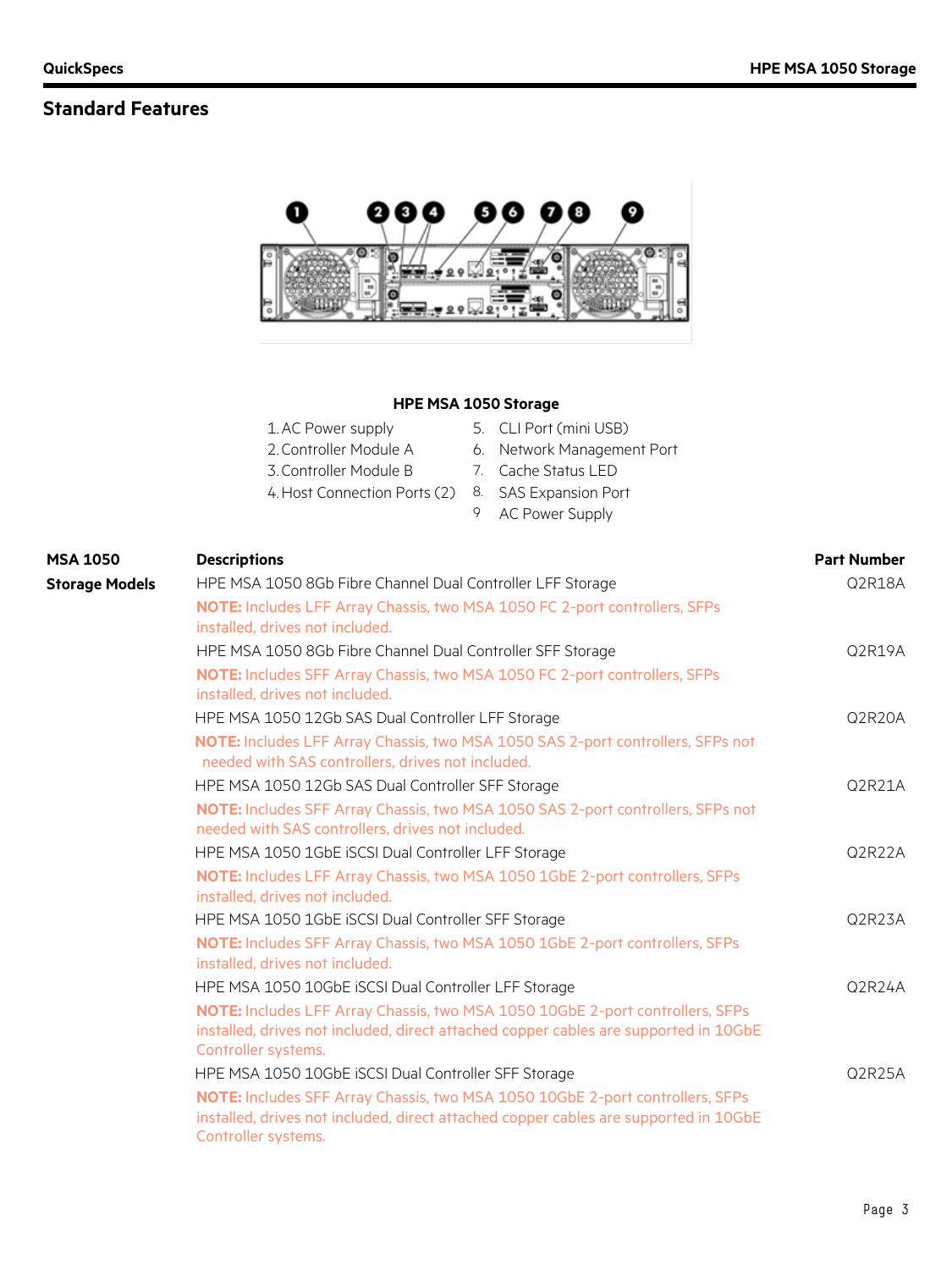### **Standard Features**

### **All MSA 1050 models offer a common set of valuable features:**

- MSA 1050 storage system architecture maximizes performance
	- Includes SFF or LFF array chassis, depending on model
		- Two FC, iSCSI or SAS controllers, depending on model
			- Two host ports per controller
			- Each controller supports 8 Gb FC, 1GbE iSCSI, 10GbE iSCSI or 12Gb SAS host connectivity, depending on model
		- 6 GB cache per controller. (4GB Read/Write plus 2GB System)
			- Battery-free cache backup with super capacitors and compact flash
- Storage Management Utility (SMU). The MSA management GUI brings a new modern look and feel to array management.
- Thin Provisioning allows storage allocation of physical storage resources only once they are consumed by an application. Thin Provisioning also allows over-provisioning of physical storage pool resources allowing ease of growth for volumes without predicting storage capacity upfront.
- All models feature a wide variety of drives: High-performance SSD drives, enterprise-class SAS, and SAS Midline drives.
- The MSA 1050 will support a maximum of 3 expansion disk enclosures (either LFF and/or SFF). Add-on enclosures can either be HPE MSA 2050 LFF Disk Enclosure or HPE MSA 2050 SFF Disk Enclosure.
- The MSA 1050 can grow incrementally to a maximum of 48 LFF, 96 SFF drives, or a combination of SFF and LFF drives.
- Virtual Storage Disks Groups can be spanned across multiple enclosures.
- Virtual Storage RAID levels supported: 1, 5, 6, 10.
- Maximum hard drive counts vary by RAID levels: 2 drive max for RAID level 1; max of 16 drives for RAID levels 5, 6, and 10.
- Multiple Disk Groups can be aggregated into a single storage pool.
- Storage pools allow data on a given LUN to span across all drives in a pool. When capacity is added to a system, the user is also getting a performance benefit of the additional spindles.
- The maximum LUN size is 140TB (128TiB)
- Snapshot enhancements for virtual storage, including performance improvements, hierarchical snapshots, and simplified resource management. Administrators can monitor and optionally control snapshot space usage.
- Prioritize data by assigning appropriate affinity level (Performance, No Affinity or Archive)
- Customers can configure 512 TiB capacity per virtual pool by enabling large pool support.
- Non-disruptive on-line controller code upgrade. Requires Multi-pathing software.
- Upgradable by design. Owners of an MSA 1040 array are able to do data-in-place upgrades to the new MSA 1050 array. This unique ability protects the earlier investments in drives, and JBODs.
- Certain limitations are applicable. Please review the Upgrading to the HPE MSA 1050/2050/2052 Whitepaper before upgrading your MSA 1040, 2040 or 2042 systems.

| <b>Application</b><br><b>Solutions</b> | The HPE MSA 1050 Storage is the ideal solution for customers running Oracle, Microsoft, SAP environments<br>and those customers who are deploying virtual server technologies like VMware and Hyper-V. The MSA 1050<br>delivers enterprise functionality that enhances virtual environments, simplifies management, and reduces costs.<br>Easy to deploy, scale and maintain, HPE MSA 1050 Arrays ensure that crucial business data remains available. |  |  |  |  |
|----------------------------------------|--------------------------------------------------------------------------------------------------------------------------------------------------------------------------------------------------------------------------------------------------------------------------------------------------------------------------------------------------------------------------------------------------------------------------------------------------------|--|--|--|--|
|                                        | Hewlett Packard Enterprise has developed best-in-class expertise in Oracle, Microsoft, SAP, and Virtualization<br>Hypervisor technology through extensive testing with the HPE MSA 1050, HPE servers, and management<br>software; high availability and disaster recovery solutions; and backup and recovery on the Oracle, Microsoft,<br>and SAP application platforms.                                                                               |  |  |  |  |
| Learn more                             | To learn more about specific HPE Storage Solutions that are built with Oracle, Microsoft, SAP and Virtualization<br>environments in mind, visit the solution sites supporting each of these applications.<br>HPE MSA Storage hyperlink to: http://www.hpe.com/storage/MSA                                                                                                                                                                              |  |  |  |  |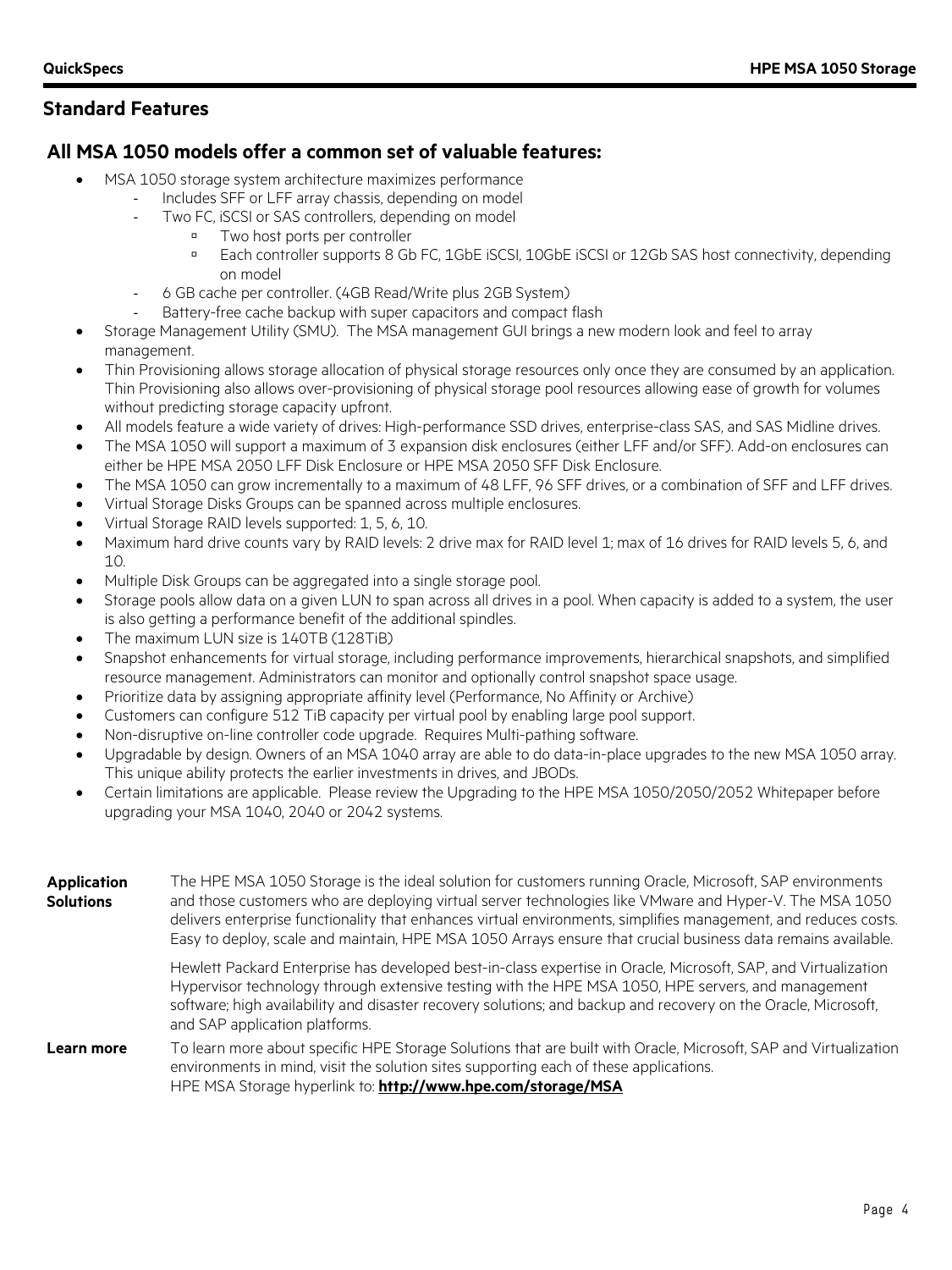| <b>Product Technology</b>                 |                                                                                                                                                                                                                                                                                                                                                                                                                                                                                                                                      |
|-------------------------------------------|--------------------------------------------------------------------------------------------------------------------------------------------------------------------------------------------------------------------------------------------------------------------------------------------------------------------------------------------------------------------------------------------------------------------------------------------------------------------------------------------------------------------------------------|
| <b>MSA 1050</b><br><b>Models</b>          | MSA 1050 Storage offers 8 factory configured models:<br>MSA 1050 8Gb FC with 4-ports per array system, SFF or LFF<br>MSA 1050 12Gb SAS with 4-ports per array system SFF or LFF<br>$\bullet$<br>MSA 1050 1GbE iSCSI with 4-ports per array system SFF or LFF<br>$\bullet$<br>MSA 1050 10GbE iSCSI with 4-ports per array system, SFF or LFF<br>$\bullet$                                                                                                                                                                             |
| <b>Modular</b><br><b>Chassis</b>          | 2U rack height. 12 LFF or 24 SFF drive bays, accommodating SSDs, SAS and SAS MDL Drives<br>NOTE: The MSA 1050 does not support single controller configurations Single-controller support is provided<br>only when a controller fails over to its partner controller                                                                                                                                                                                                                                                                 |
| <b>Drives</b><br>available                | The MSA 1050 Storage systems support both the MSA 3.5-inch LFF drives, and the MSA 2.5-inch SFF drives.<br>Solid State Drives (SSDs) deliver exceptional performance for applications requiring high random read<br>$\bullet$<br>IOPs performance.<br>Serial Attached SCSI (SAS) enterprise-class drives are designed for high demand, 24x7 usage.<br>$\bullet$<br>SAS Midline (MDL) drives are usually reserved for archival of data as they are relatively inexpensive<br>$\bullet$<br>and are available in very large capacities. |
| <b>Optional Disk</b><br><b>Enclosures</b> | Just as the user has a choice of chassis for the array enclosure (LFF or SFF drive bays), they also have a choice of<br>expansion disk enclosures accommodating either drive size. Both the MSA 2050 LFF Disk Enclosure and MSA<br>2050 SFF Disk Enclosure can be hot-added to an operating array. SFF and LFF Array enclosures and Disk                                                                                                                                                                                             |

**MSA 2050 LFF Disk Enclosure**. This 2U enclosure is designed to support twelve HPE Storage LFF drives and

accepts MSA dual-ported 12Gb SSD, Enterprise SAS or SAS Midline (MDL) hard drives. The pre-configured MSA 2050 LFF Disk Enclosure has two I/O modules and supports the MSA 1050 dual controller arrays.

- The MSA 2050 LFF Disk Enclosure can be attached to the MSA 1050 LFF or SFF storage models.
- Each MSA 2050 LFF Disk Enclosure ships standard with two .5m mini-SAS to mini-SAS cables for connection to the MSA 1050 array expansion port or existing disk enclosure cascade port.
- LFF and/or SFF Disk Enclosures can be mixed up to the maximum of 3 total Disk Enclosures.

HPE MSA 2050 LFF Disk Enclosure Q1J06A

Enclosures can be mixed without limitations.

**HPE MSA 2050 SFF Disk Enclosure** This 2U enclosure is designed to support twenty four HPE Storage 2.5-inch SFF drive bays and accepts MSA dual ported 12Gb SSD, Enterprise SAS, or SAS Midline (MDL)hard drives. The pre-configured MSA 2050 SFF Disk Enclosure has two I/O modules and supports the MSA 1050 dual controller arrays.

- The MSA 2050 SFF Disk Enclosure can be attached to the MSA 1050 LFF or SFF storage models.
- Each MSA 2050 SFF Disk Enclosure ships standard with a two .5m mini-SAS to mini-SAS cables for connection to the MSA 1050 array expansion port or existing disk enclosure cascade port.
- LFF and/or SFF Disk Enclosures can be mixed up to the maximum of 3 total Disk Enclosures.

HPE MSA 2050 SFF Disk Enclosure Q1J07A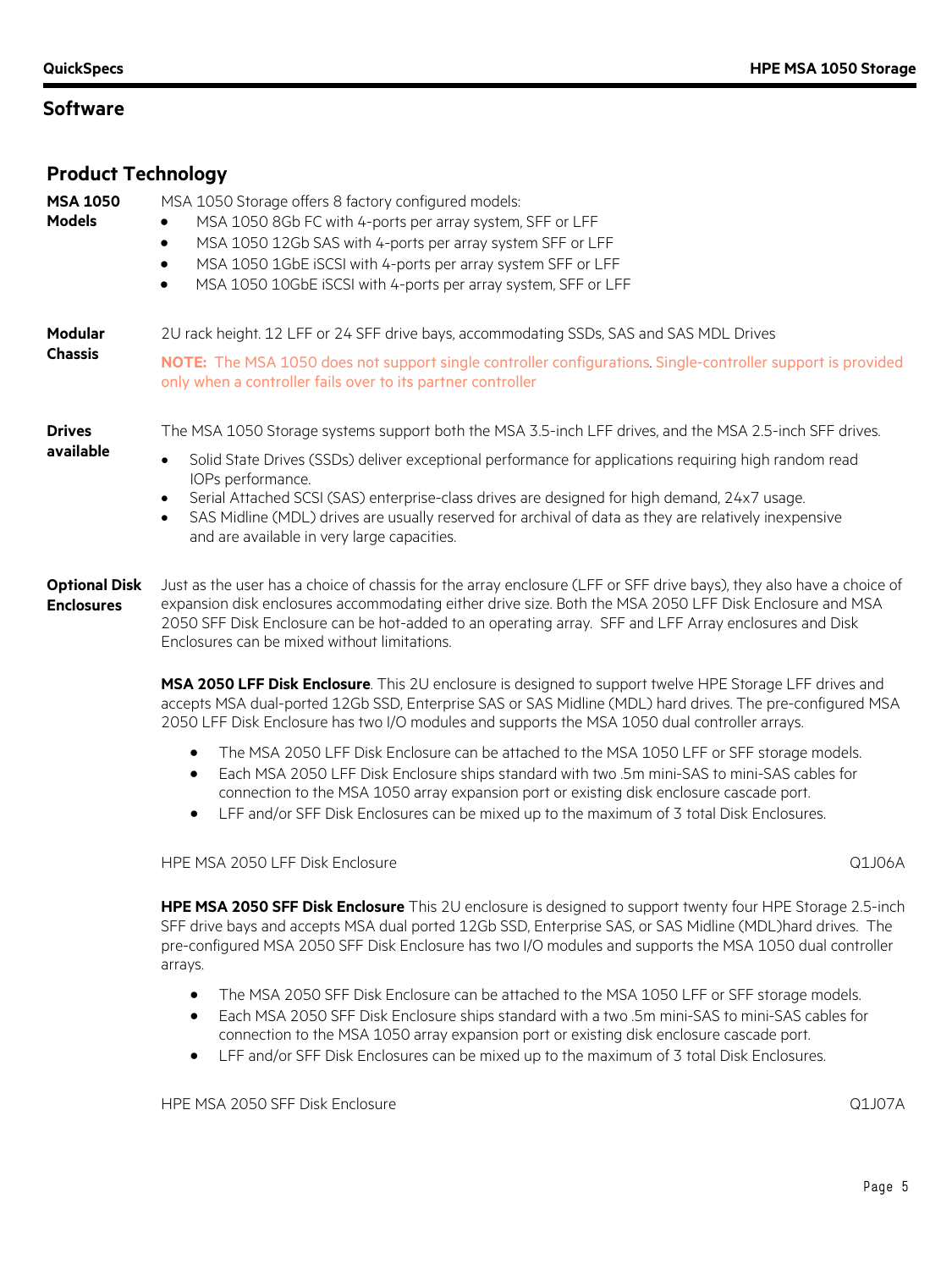| <b>Software</b>      |                                                                                                                                                                                                                                                                                                                                                                                                                                                                                                                                                                                                                                                                                                             |                                                                                                                                                                                                                                                                                                                                                                                                                                                                                                                                                                                                                                                                                                                  |                                               |
|----------------------|-------------------------------------------------------------------------------------------------------------------------------------------------------------------------------------------------------------------------------------------------------------------------------------------------------------------------------------------------------------------------------------------------------------------------------------------------------------------------------------------------------------------------------------------------------------------------------------------------------------------------------------------------------------------------------------------------------------|------------------------------------------------------------------------------------------------------------------------------------------------------------------------------------------------------------------------------------------------------------------------------------------------------------------------------------------------------------------------------------------------------------------------------------------------------------------------------------------------------------------------------------------------------------------------------------------------------------------------------------------------------------------------------------------------------------------|-----------------------------------------------|
| <b>Scalability</b>   | The MSA 1050 array configurations are designed to allow an installation to begin with smaller capacity and be<br>able to grow gradually as needed. The flexibility of SSD, Enterprise SAS or SAS Midline (MDL) drives technology,<br>form factors, sizes, speeds, and costs per GB allows a system to easily fit in almost any budget.                                                                                                                                                                                                                                                                                                                                                                      |                                                                                                                                                                                                                                                                                                                                                                                                                                                                                                                                                                                                                                                                                                                  |                                               |
|                      | $\bullet$<br>$\bullet$<br>$\bullet$<br>the same array.                                                                                                                                                                                                                                                                                                                                                                                                                                                                                                                                                                                                                                                      | Large Form Factor configurations can scale up to 144TB SAS MDL per array enclosure, expandable to<br>576TB SAS MDL with the addition of a maximum of three MSA 2050 LFF Disk Enclosures.<br>Small Form Factor configurations can scale up to 76.8 TB SAS SSDs per array enclosure, expandable to<br>307.2 TB SAS with the addition of a maximum of three MSA 2050 SFF Disk Enclosures.<br>Users may configure an MSA 2050 SFF array enclosure with MSA 2050 LFF Disk Enclosure. This is an<br>excellent option for a configuration that supports high-speed SFF SSDs or fast SFF enterprise-class SAS<br>drives in the array enclosure, combined with economical LFF drives staged for archival purposes, all in |                                               |
| <b>Disk Group</b>    | A Disk Group is a collection of disks in a given redundancy mode (RAID 1, 5, 6, 10). Disk Group RAID level and<br>size can be created based on performance and/or capacity requirements. Multiple Disk Groups can be allocated<br>into a storage pool for use with the Virtual Storage features.                                                                                                                                                                                                                                                                                                                                                                                                            |                                                                                                                                                                                                                                                                                                                                                                                                                                                                                                                                                                                                                                                                                                                  |                                               |
| <b>LUNs</b>          | The MSA 1050 arrays support 512 volumes and up to 512 snapshots in a system. All of these volumes can be<br>mapped to LUNs. Maximum LUN sizes up to 140TB (128 TiB). Thin Provisioning allows the user to create the<br>LUNs independent of the physical storage.                                                                                                                                                                                                                                                                                                                                                                                                                                           |                                                                                                                                                                                                                                                                                                                                                                                                                                                                                                                                                                                                                                                                                                                  |                                               |
| <b>Storage Pools</b> | Storage pools are comprised of one or more Disk Groups. A volume's data on a given LUN can now span all disk<br>drives in a pool. When capacity is added to a system, users will benefit from the performance of all spindles in<br>that pool.                                                                                                                                                                                                                                                                                                                                                                                                                                                              |                                                                                                                                                                                                                                                                                                                                                                                                                                                                                                                                                                                                                                                                                                                  |                                               |
|                      | The MSA 1050 supports large, flexible Volumes with sizes up to 128TiB and facilitates seamless capacity<br>expansion. As pools are expanded data automatically reflows to balance capacity utilization on all drives.                                                                                                                                                                                                                                                                                                                                                                                                                                                                                       |                                                                                                                                                                                                                                                                                                                                                                                                                                                                                                                                                                                                                                                                                                                  |                                               |
|                      | RAID 1, 5, 6, 10 The MSA 1050 features several important additional RAID levels. RAID 6 offers the highest level of RAID<br>protection. It allocates two sets of parity data across drives and allows simultaneous write operations. It can<br>withstand two simultaneous drive failures without downtime or data loss. RAID 10 is mirroring and striping<br>without parity and allows large Disk Groups to be created with high performance and mirroring for fault tolerance.<br>RAID 5 combines the block striping and parity. Because data and parity are striped across all of the disks, no<br>single disk is a bottleneck. Striping also allows users to reconstruct data in case of a disk failure. |                                                                                                                                                                                                                                                                                                                                                                                                                                                                                                                                                                                                                                                                                                                  |                                               |
| Performance          | The performance figures provided here are for reference as many variables exist between array configurations,<br>workloads, hard drive types, disk group setup parameters and host system setup. Hewlett Packard Enterprise<br>has traditionally published a set of end-to-end MSA performance specifications that are fed into HPE Sizer tools<br>which are based on conservative real-world configurations. For consistency, the MSA performance numbers have<br>been documented in both Benchmark and End-to-End Performance tables. These numbers are subject to<br>change without notice.                                                                                                              |                                                                                                                                                                                                                                                                                                                                                                                                                                                                                                                                                                                                                                                                                                                  |                                               |
|                      | MSA 1050 End-to-End Performance Results (using VE270 firmware release)                                                                                                                                                                                                                                                                                                                                                                                                                                                                                                                                                                                                                                      |                                                                                                                                                                                                                                                                                                                                                                                                                                                                                                                                                                                                                                                                                                                  |                                               |
|                      |                                                                                                                                                                                                                                                                                                                                                                                                                                                                                                                                                                                                                                                                                                             | <b>HPE MSA 1050</b>                                                                                                                                                                                                                                                                                                                                                                                                                                                                                                                                                                                                                                                                                              | <b>HPE MSA 1050</b><br>OCH Eihen Channel with |

| MSA 1050 Array Performance 1              | <b>HPE MSA 1050</b><br><b>8Gb Fibre Channel with HDDs</b> | <b>HPE MSA 1050</b><br><b>8Gb Fibre Channel with</b><br><b>SSDs</b> |
|-------------------------------------------|-----------------------------------------------------------|---------------------------------------------------------------------|
| MSA 1050 RAID 1 SSD Performance Results 2 |                                                           |                                                                     |
| Random Reads (IOPs)                       |                                                           | 91.856                                                              |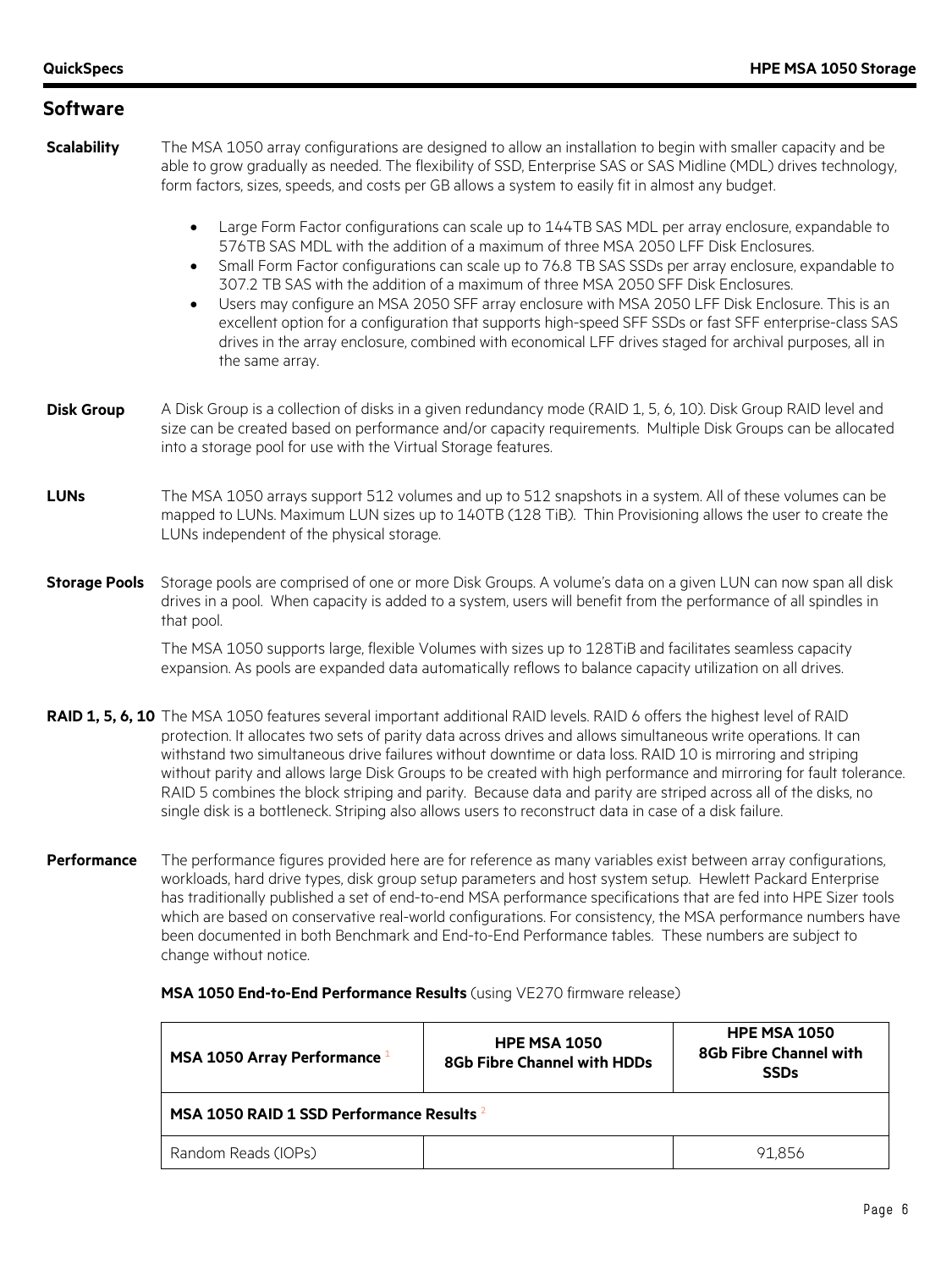| Random Writes (IOPs)                      |       | 39.146 |
|-------------------------------------------|-------|--------|
| MSA 1050 RAID 5 Performance Results $3,4$ |       |        |
| Segmented Sequential Reads (MB/s)         | 3.079 |        |
| Segmented Sequential Writes (MB/s)        | 2.771 |        |

#### End-to-End performance notes

1) Performance results were generated using internal HPE test tools. Number and type of applications, drive type and number of drives, operating system used, and the number of hosts will affect overall performance. This table is provided strictly as a test-lab comparison using VE270 firmware.

2) Dual Controller configuration, (4) 400GB Mixed Use SSDs, RAID: 1, two drives per Disk Group; one Disk Group per pool, 2 volumes per pool, block size: 8k, average latency under 5ms, Windows Server 2016 host, 8Gb FC connect to array

3) Dual Controller configuration, (36) 15k HDD, RAID: 5, nine drives per Disk Group, 2 Disk Groups per pool, 2 volumes per pool, block size: 256k, average latency under 30ms, Windows Server 2016 host, 8Gb FC connect to array

4) Sequential performance numbers were generated using segmented sequential workloads. For segmented sequential workloads with a queue depth greater than 1, each sequential stream is targeted to operate on a separate LBA range. Other types of sequential workloads that target specific LBA ranges may achieve higher results.

| HPE MSA 1050 End-to-End Performance Figures $1$  |            |            |                                           |                  |             |            |                  |            |
|--------------------------------------------------|------------|------------|-------------------------------------------|------------------|-------------|------------|------------------|------------|
| <b>Controller Model</b>                          |            |            |                                           | HPE MSA 1050 SAN |             |            | HPE MSA 1050 SAS |            |
| Host Protocol <sup>2</sup>                       |            | 8 Gb FC    | 10 GbE iSCSI                              |                  | 1 GbE iSCSI |            | 12 Gb SAS        |            |
| <b>Drive Technology</b>                          | <b>HDD</b> | <b>SSD</b> | <b>HDD</b>                                | <b>SSD</b>       | <b>HDD</b>  | <b>SSD</b> | <b>HDD</b>       | <b>SSD</b> |
| MSA 1050 RAID 10 Performance Results 3,4,9,10,11 |            |            | ** NOTE: RAID 1 was used for SSD testing. |                  |             |            |                  |            |
| Random Reads IOPS                                | 31,800     | 91,856     | 31,700                                    | 86,981           | 31,500      | 53,523     | 31,900           | 93,548     |
| Random Writes IOPS                               | 29,653     | 39,146     | 29,496                                    | 37,461           | 26,502      | 34,565     | 28,124           | 38,935     |
| Random Mix 60/40<br><b>IOPS</b>                  | 26,992     | 55,796     | 27,050                                    | 52,709           | 26,847      | 49.065     | 26,622           | 55,751     |
| Sequential Reads MB/s                            | 3,079      |            | 3,760                                     |                  | 441         |            | 4,682            |            |
| Sequential Writes MB/s                           | 2,771      |            | 2,971                                     |                  | 430         |            | 2.961            |            |
| MSA 1050 RAID 5 Performance Results 5,6,9,10,11  |            |            |                                           |                  |             |            |                  |            |
| Random Reads IOPS                                | 29,903     | 85,876     | 29,657                                    | 81,636           | 29,421      | 53,517     | 29,100           | 87,691     |
| Random Writes IOPS                               | 14,154     | 20,938     | 14,525                                    | 20,369           | 14,179      | 19,326     | 13,562           | 20,869     |
| Random Mix 60/40<br><b>IOPS</b>                  | 17,378     | 36,294     | 17,642                                    | 34,869           | 17,486      | 32,942     | 16,932           | 36,147     |
| Sequential Reads MB/s                            | 3,078      |            | 3,675                                     |                  | 441         |            | 3,846            |            |
| Sequential Writes MB/s                           | 2,850      |            | 2,420                                     |                  | 441         |            | 3,125            |            |
| MSA 1050 RAID 6 Performance Results 7,8,9,10,11  |            |            |                                           |                  |             |            |                  |            |
| Random Reads IOPS                                | 29,930     | 85,706     | 29,713                                    | 80,895           | 29,569      | 53,512     | 29,918           | 86,401     |

#### **End-to-End Performance Figures using Virtual Storage (using VE270 firmware)**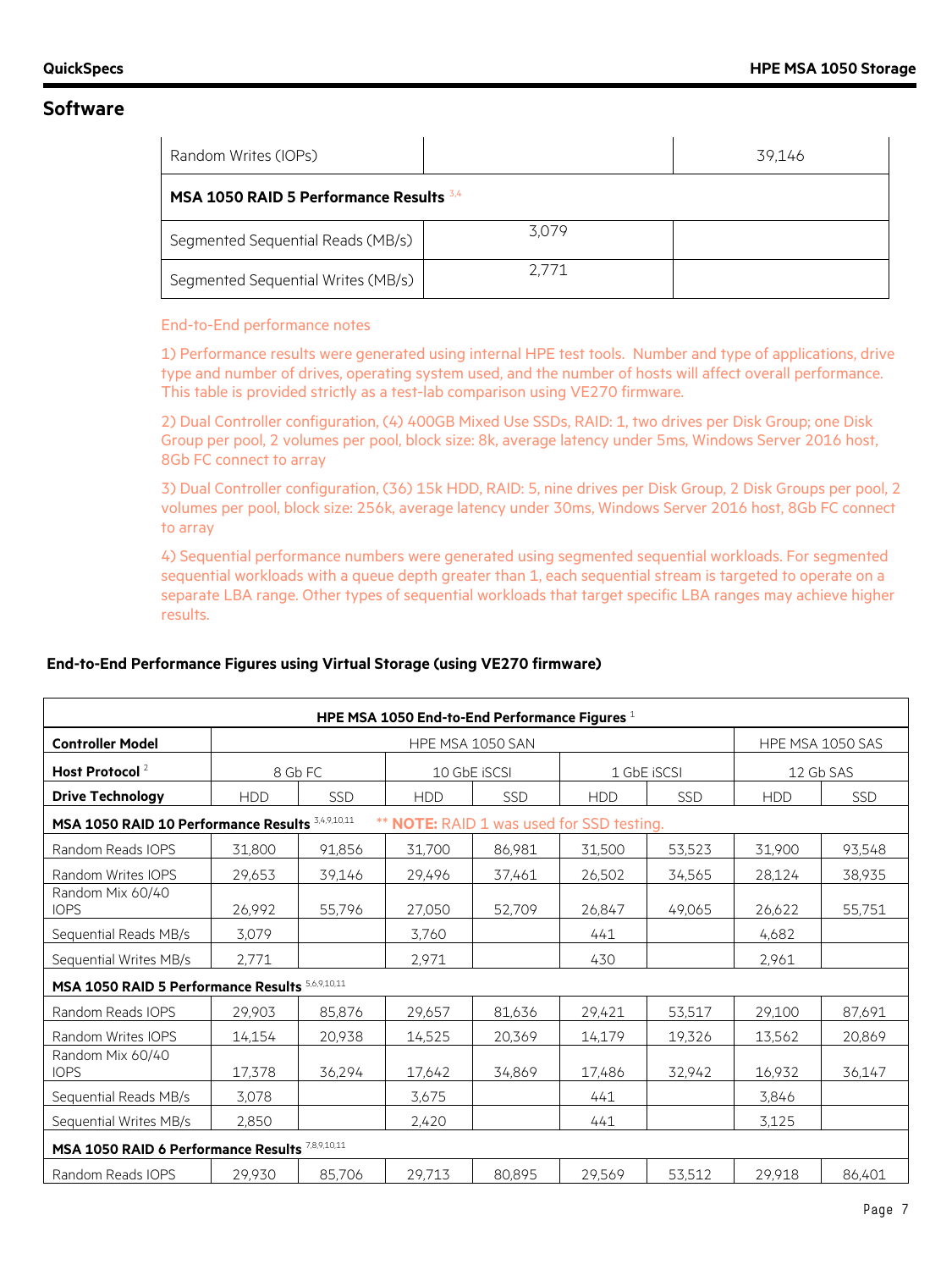| Random Writes IOPS     | 10,197 | 17.992 | 10,192 | 17.471 | 10,163 | 16,732 | 7.597  | 17,902 |
|------------------------|--------|--------|--------|--------|--------|--------|--------|--------|
| Random Mix 60/40       |        |        |        |        |        |        |        |        |
| <b>IOPS</b>            | 12.767 | 32.697 | 13.336 | 31.329 | 13.308 | 29,895 | 12,310 | 32,496 |
| Sequential Reads MB/s  | 3.078  |        | 3.728  |        | 441    |        | 4.263  |        |
| Sequential Writes MB/s | 2,683  |        | 2.320  |        | 441    |        | 2,783  |        |

**NOTE:** Number and type of applications, drive type and number of drives, operating system used, and the number of hosts will affect overall performance. This table is provided strictly as a test-lab comparison. These numbers reflect a full array configuration with the maximum number of front-end ports and controllers. The test results shown for the HPE MSA 1050 are designed to give a conservative reference point for comparisons.

- 1. Sequential tests (MB/s) are based on 256K block sizes and random tests (IOPS) are based on 8K block sizes run against the storage. For sequential workloads with a queue depth greater than 1, each sequential stream is targeted to operate on a separate LBA range. Other types of sequential workloads that target specific LBA ranges may achieve higher results.
- 2. Fibre Channel results were measured using 8 Gb FC Host Bus Adapters. SAS results were measured using 6 Gb SAS Host Bus Adapters. 10 GbE iSCSI results were measured using 10GbE iSCSI Host Bus Adapters. 1 GbE iSCSI results were measured using 1GbE network interface controllers (NICs).
- 3. MSA 1050 RAID 10 Hard Disk Drive (HDD) random results: Dual Controller configuration, (96) 15K HDD, 12 drives per disk group, 4 disk groups per pool, 2 volumes per pool.
- 4. MSA 1050 RAID 10 Hard Disk Drive (HDD) sequential results: Dual Controller configuration, (48) 15K HDD, 12 drives per disk group, 2 disk groups per pool, 2 volumes per pool.
- 5. MSA 1050 RAID 5 Hard Disk Drive (HDD) random results: Dual Controller configuration, (96) 15K HDD, 12 drives per disk group, 4 disk groups per pool, 2 volumes per pool.
- 6. MSA 1050 RAID 5 Hard Disk Drive (HDD) sequential results: Dual Controller configuration, (36) 15K HDD, 9 drives per disk group, 2 disk groups per pool, 2 volumes per pool.
- 7. MSA 1050 RAID 6 Hard Disk Drive (HDD) random results: Dual Controller configuration, (96) 15K HDD, 12 drives per disk group, 4 disk groups per pool, 2 volumes per pool.
- 8. MSA 1050 RAID 6 Hard Disk Drive (HDD) sequential results: Dual Controller configuration, (40) 15K HDD, 10 drives per disk group, 2 disk groups per pool, 2 volumes per pool.
- 9. MSA 1050 RAID 1 Solid State Drives (SSD) results: Dual Controller configuration, (4) SSDs, 2 SSDs per disk group, 1 disk group per pool, 2 volumes per pool.
- 10. MSA 1050 RAID 5 Solid State Drives (SSD) results: Dual Controller configuration, (6) SSDs, 3 SSDs per disk group, 1 disk group per pool, 2 volumes per pool.
- 11. MSA 1050 RAID 6 Solid State Drives (SSD) results: Dual Controller configuration, (8) SSDs, 4 SSDs per disk group, 1 disk group per pool, 2 volumes per pool.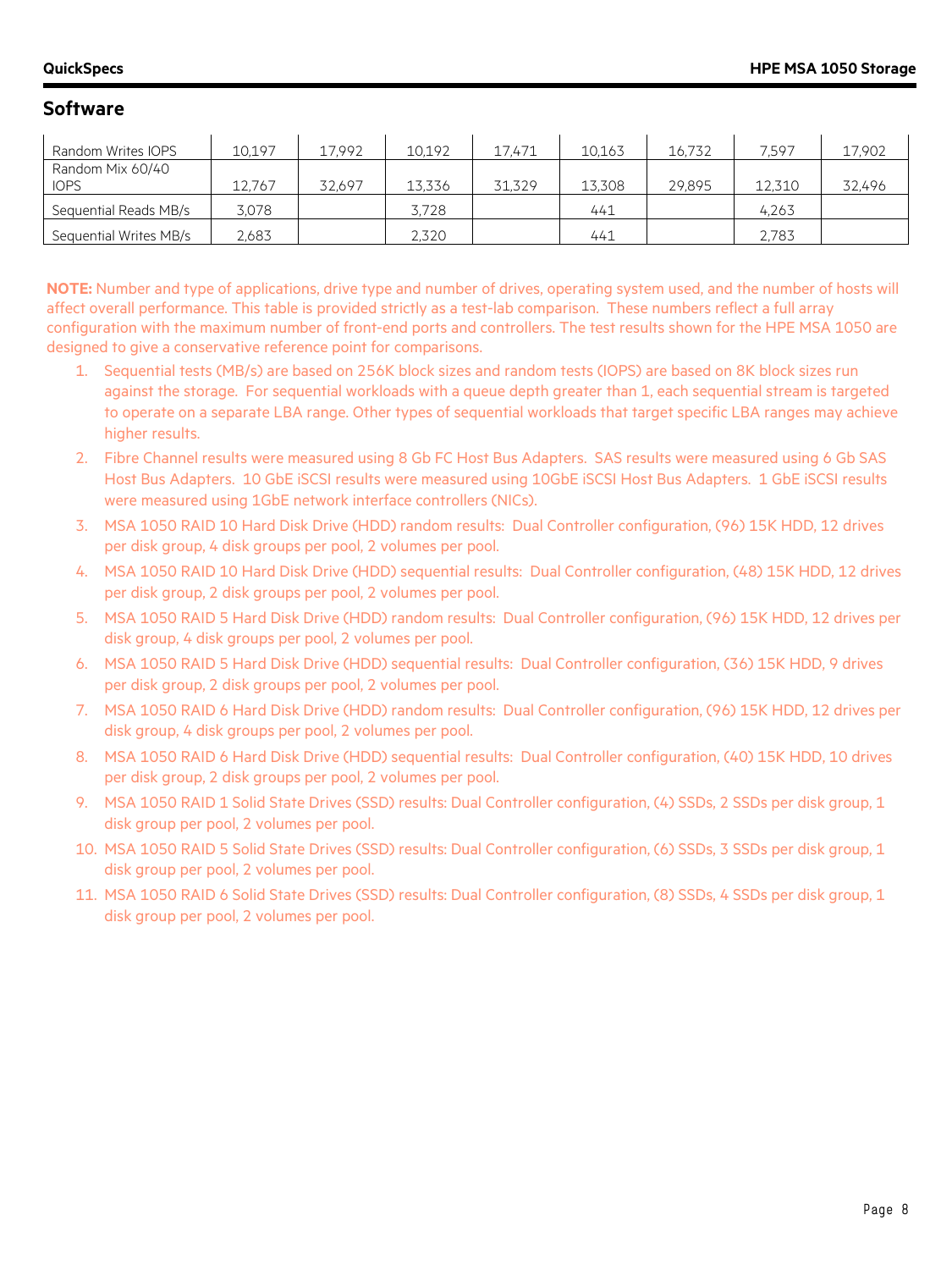| <b>Configuration and</b><br><b>Management Tools</b>            | Management access, out-of-band, Storage Management Utility (SMU), CLI.<br>Interface Types: USB 100/1000 Ethernet.<br>Protocols Supported SNMP, SMI-S, SSH, SMTP, FTP, SFTP, HTTP, HTTPS, Telnet.                                                                                                                                                                                                                                                                                                                                                                                                                            |
|----------------------------------------------------------------|-----------------------------------------------------------------------------------------------------------------------------------------------------------------------------------------------------------------------------------------------------------------------------------------------------------------------------------------------------------------------------------------------------------------------------------------------------------------------------------------------------------------------------------------------------------------------------------------------------------------------------|
| <b>Web Browser support</b>                                     | The MSA 1050 arrays come integrated with web browser and CLI based software for storage and RAID<br>management, setup, configuration, and troubleshooting. The MSA 1050 management supports<br>Microsoft Internet Explorer, Mozilla Firefox, and Google Chrome.                                                                                                                                                                                                                                                                                                                                                             |
| <b>Hot Plug Expansion</b><br>and Replacement<br><b>Support</b> | All MSA 1050 models support hot plug expansion and replacement of redundant controllers, enclosures,<br>fans, power supplies, and I/O modules for simple, fast installation and maintenance. Hot add expansion<br>of disk enclosures is also supported.                                                                                                                                                                                                                                                                                                                                                                     |
| <b>HPE Server</b><br>Compatibility                             | The MSA 1050 supports most HPE ProLiant and BladeSystems servers including<br>HPE ProLiant DL, ML Servers<br>$\bullet$<br>HPE c-Class Blade Servers<br>$\bullet$<br>Compatibility must be confirmed at: http://www.hpe.com/storage/spock<br>$\bullet$<br>NOTE: depends on protocol.                                                                                                                                                                                                                                                                                                                                         |
| 3rd Party server<br>support                                    | The MSA 1050 supports most multi-vendor industry standard Intel and AMD based (x86) servers.<br>Hewlett Packard Enterprise requires the Third-Party Server to be logged and listed on the Microsoft<br>Windows Server Catalog.<br>Hewlett Packard Enterprise recommends that the Third-Party Server Vendor is an active member<br>$\bullet$<br>of TSANet. Refer to the TSANet website for details: http://www.tsanet.com<br>Non-HPE servers will generally be supported if the HPE storage stack is used. This includes<br>$\bullet$<br>supported HPE branded HBAs and drivers, and supported FC switches.                  |
| <b>OS Support</b>                                              | Refer to the Hewlett Packard Enterprise support statements for complete current OS version<br>support: http://www.hpe.com/storage/spock<br>Microsoft Windows Server 2016<br>$\bullet$<br>Microsoft Windows Server 2012<br>$\bullet$<br>VMware<br>$\bullet$<br>Red Hat Linux<br>SuSE SLES Linux<br>NOTE: depends on protocol.                                                                                                                                                                                                                                                                                                |
| <b>Advanced Virtualized</b><br><b>Features</b>                 | Storage on the MSA 1050 is all virtualized including Automated Tiering of Enterprise SAS (Standard<br>Tier) and Midline SAS (Archive Tier), Read Cache and Wide-Striping. Sub-LUN Tiering from SAS Midline<br>to Enterprise SAS drives is also a standard feature.<br>NOTE: The MSA 1050 supports virtual storage only. Linear storage is not supported on the MSA<br>1050.<br>NOTE: The purchase of an Advanced Virtualization Upgrade license is not required for virtual storage<br>on the MSA 1050. The Advanced Virtualization Upgrade functionality is included in the base MSA<br>1050 system as a standard feature. |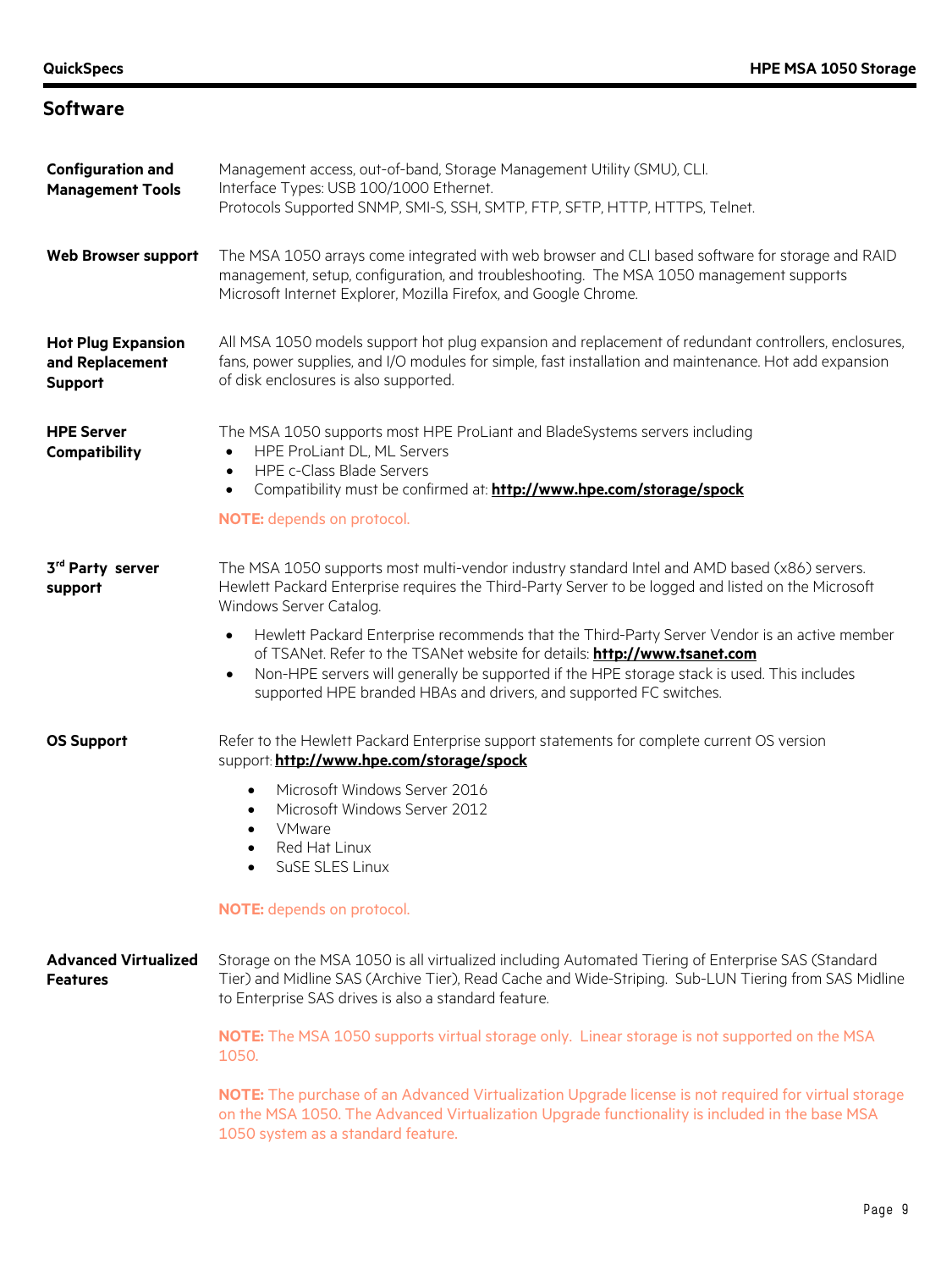| <b>Advanced Data</b><br><b>Services Suite</b>     | The HPE MSA Advanced Data Services Suite can be purchased as an option on the MSA 1050 Storage<br>systems.                                                                                                                                                                                                                                                                                                                                                                      |        |  |  |  |  |
|---------------------------------------------------|---------------------------------------------------------------------------------------------------------------------------------------------------------------------------------------------------------------------------------------------------------------------------------------------------------------------------------------------------------------------------------------------------------------------------------------------------------------------------------|--------|--|--|--|--|
|                                                   | The optional Advanced Data Services Suite includes the following functionality:                                                                                                                                                                                                                                                                                                                                                                                                 |        |  |  |  |  |
|                                                   | Performance Tiering between the SSD tier and the Standard or Archive Tier                                                                                                                                                                                                                                                                                                                                                                                                       |        |  |  |  |  |
|                                                   | 512 Snapshots                                                                                                                                                                                                                                                                                                                                                                                                                                                                   |        |  |  |  |  |
|                                                   | Remote Snaps<br>٠                                                                                                                                                                                                                                                                                                                                                                                                                                                               |        |  |  |  |  |
|                                                   | HPE MSA Advanced Data Services Suite LTU                                                                                                                                                                                                                                                                                                                                                                                                                                        | Q0H99A |  |  |  |  |
|                                                   | HPE MSA Advanced Data Services Suite E-LTU<br>Q0H99AAE                                                                                                                                                                                                                                                                                                                                                                                                                          |        |  |  |  |  |
| <b>Performance Tiering</b><br>and Archive Tiering | Disk tiers are comprised of aggregating 1 or more Disk Groups of similar physical disks. The MSA 1050<br>supports 3 distinct tiers:                                                                                                                                                                                                                                                                                                                                             |        |  |  |  |  |
|                                                   | A Performance tier with SSDs<br>1.                                                                                                                                                                                                                                                                                                                                                                                                                                              |        |  |  |  |  |
|                                                   | 2. A Standard SAS tier with Enterprise SAS HDDs<br>An Archive tier utilizing Midline SAS HDDs.<br>3.                                                                                                                                                                                                                                                                                                                                                                            |        |  |  |  |  |
|                                                   | The MSA 1050 supports sub-LUN tiering and automated data movement between tiers. The MSA 1050<br>automated tiering engine moves data between available tiers based on the access characteristics of that<br>data. Frequently accessed "pages" will migrate to the highest available tier delivering maximum I/O's to<br>the application.                                                                                                                                        |        |  |  |  |  |
|                                                   | Configurations which have a mixture of both SSDs and HDDs within the same system being used as a<br>capacity Tier (excluding SSD Read Cache), will require the Advanced Data Service Suite LTU. This rule<br>applies to the system level and therefore the license is required regardless of whether the drives are<br>configured for auto-tiering within the same Pool. All SSD configurations and SSD Read Cache extension<br>do not require a license on the MSA 1050 array. |        |  |  |  |  |
| <b>Snapshot and</b>                               | All MSA 1050 arrays come standard with 64 snaps.<br>$\bullet$                                                                                                                                                                                                                                                                                                                                                                                                                   |        |  |  |  |  |
| <b>Volume Copy</b>                                | A 512 Snapshot license is available as an option on the MSA 1050<br>$\bullet$                                                                                                                                                                                                                                                                                                                                                                                                   |        |  |  |  |  |
|                                                   | Snapshots create up to 512 point-in-time copies of data<br>$\bullet$                                                                                                                                                                                                                                                                                                                                                                                                            |        |  |  |  |  |
|                                                   | Volume Copy can create up to 128 point-in-time copies of data<br>$\bullet$<br>Point-in-time copies become standard volumes when they are complete<br>٠                                                                                                                                                                                                                                                                                                                          |        |  |  |  |  |
|                                                   | Recovery is instant - revert data from any previous Snapshot or Volume Copy                                                                                                                                                                                                                                                                                                                                                                                                     |        |  |  |  |  |
|                                                   | Backup 'snapped' data to disk, virtual tape, or physical tape without a backup window                                                                                                                                                                                                                                                                                                                                                                                           |        |  |  |  |  |
|                                                   | If telephone support and software updates are desired for bundled software functionalities like 64<br>$\bullet$<br>snapshots and volume copy software, a combination HW + SW support care pack must be<br>purchased.                                                                                                                                                                                                                                                            |        |  |  |  |  |
| <b>Remote Snap</b>                                | HPE MSA Remote Snap Software is array based software that provides remote replication on the<br>HPE MSA 1050 array products. MSA Remote Snap is a form of asynchronous replication which<br>consists of replication of block-level data from a volume on a local system to a volume on a second<br>independent system. This second system may be co-located with the first system or may be<br>located at a remote site.                                                        |        |  |  |  |  |
|                                                   | HPE Remote Snap replication technology provides the ability to accomplish key data management<br>$\bullet$<br>and protection capabilities. First, because Remote Snap uses snapshots as the underlying<br>technology it creates multiple local recovery points which can be used for such tasks as to<br>complement daily backups; second, replication provides the ability to access data in a remote site                                                                     |        |  |  |  |  |

which could be used for dispersed operations; and third but definitely not least important replication allows for business continuance in the event of a failure on the primary site.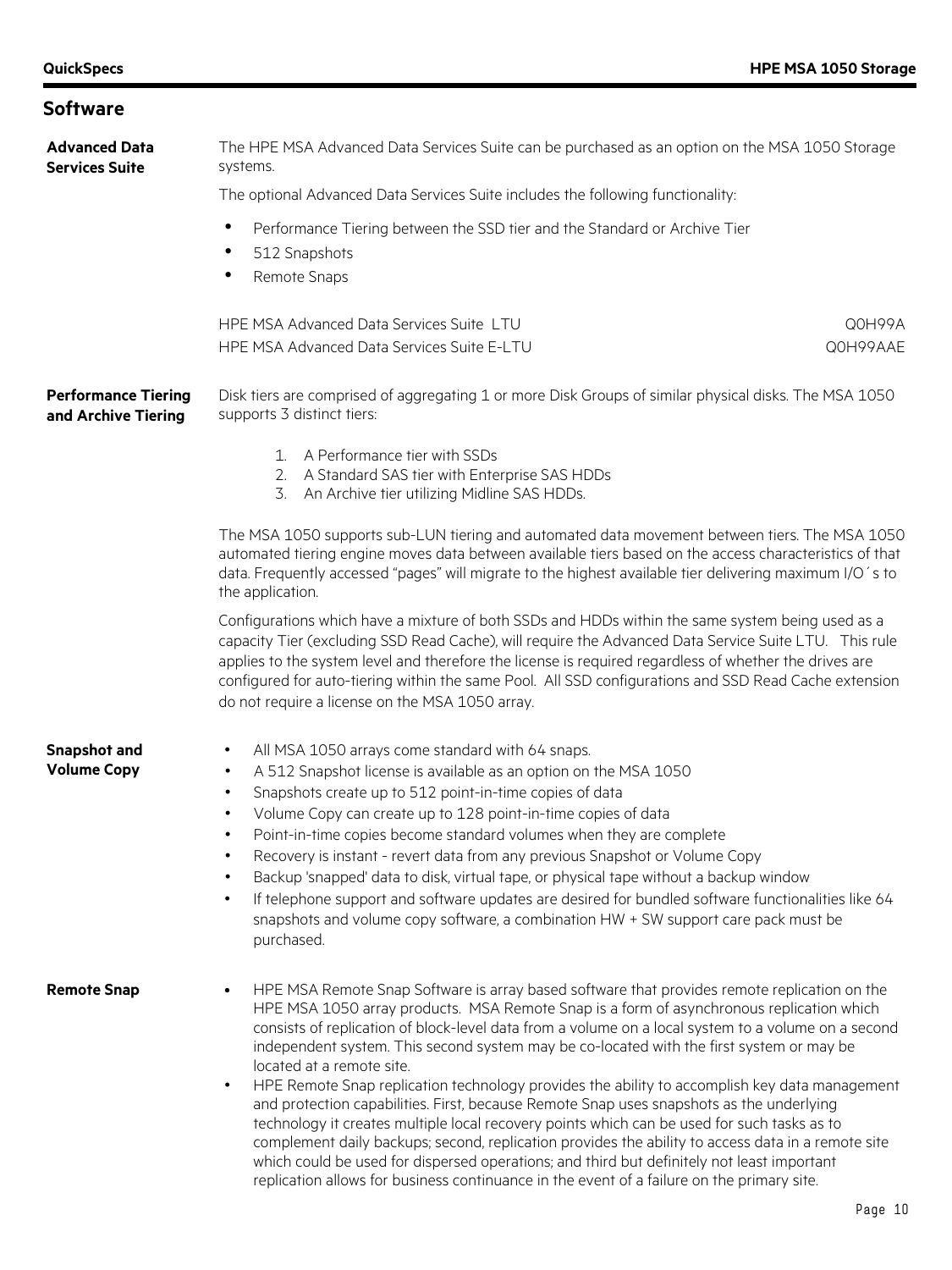• In order to perform a replication, a snapshot of the volume to be replicated is taken, creating a point-in-time image of the data. This point-in-time image is then replicated to the destination volume by copying the data represented by the snapshot via iSCSI or Fibre Channel protocols. Replication via the SAS protocol is not supported. The amount of data transferred is minimized though the use of snapshots whenever possible.

**NOTE:** One Advanced Data Services Suite License per array is required for replication. For example, if you have two MSA arrays performing replication (from Primary system to Remote System), you will need a total of 2 licenses.

#### **Product Features**

- Storage based asynchronous snapshot replication
- Support of iSCSI and Fibre Channel interconnects provides flexible options to the application environments.
- Snapshot based replication technology means only changed data will be replicated to alternate site
- Replication between on MSA 1050 to another MSA is supported (1 to 1 peer connection).
- Replication up to four MSA 1050s to a single MSA 2050 is supported. Typical use case is to replicate from "many" branch offices to the home office for the purpose of backing up data from the branches
- Advanced scheduler provides several options to IT administrators for business continuance
- Flexible architecture allows remote replication between MSA 1050 and MSA 2050 or MSA 2040/1040 arrays using the virtual storage architecture and licensed for Remote Snap. Protects existing investments and enhances business continuity planning objectives.
- Snapshot based replication enables both local and remote recovery depending on the need. Snapshot replication isolates problems to a specific point in time which can be selected by the administrator. Additionally snapshot replication supports longer distance replication.
- 512 Snapshots and Volume Copy integration provides better efficiencies by combining the management and array technologies to create local copies.
- Fast application recovery with minimal or no transaction loss
- Creation of disaster tolerant copies of your critical business data
- No-single-point-of-failure solution to increase the availability of your data

#### **HPE OneView for VMware vCenter**

HPE OneView for VMware vCenter is a component within the HPE OneView plug-in for vCenter. It provides VMware administrators that are using VMware's vSphere management console (vCenter) with the ability to see how virtual machines are mapped to datastores and individual MSA 1050 volumes. By providing these clear relationships between VM's, datastores and storage, the VMware administrator's productivity increases, as does the ability to ensure quality of service. Roles for administrators can be defined on an individual basis, providing the ability to apply specific permissions for both view and control functions.

HPE OneView for VMware vCenter supports mixed array environments including MSA 1050/2050/2052, MSA 1040/2040/2042 and other HPE Storage systems.

When deployed with the MSA 1050 array, HPE OneView provides the following:

- Active Management functionality for the MSA 1050 array:
	- Create/Expand/Delete a Datastore
	- Create a Virtual Machine from a template
- Monitors the health and status of the MSA 1050
- Displays LUN / volume connections from VMs and ESX servers to the arrays and provides the location and attributes of the MSA 1050 within the SAN
- Identifies what storage features are available to allow administrators to match the features available on the MSA 1050 to their requirements
- Provide a cluster-level view of the storage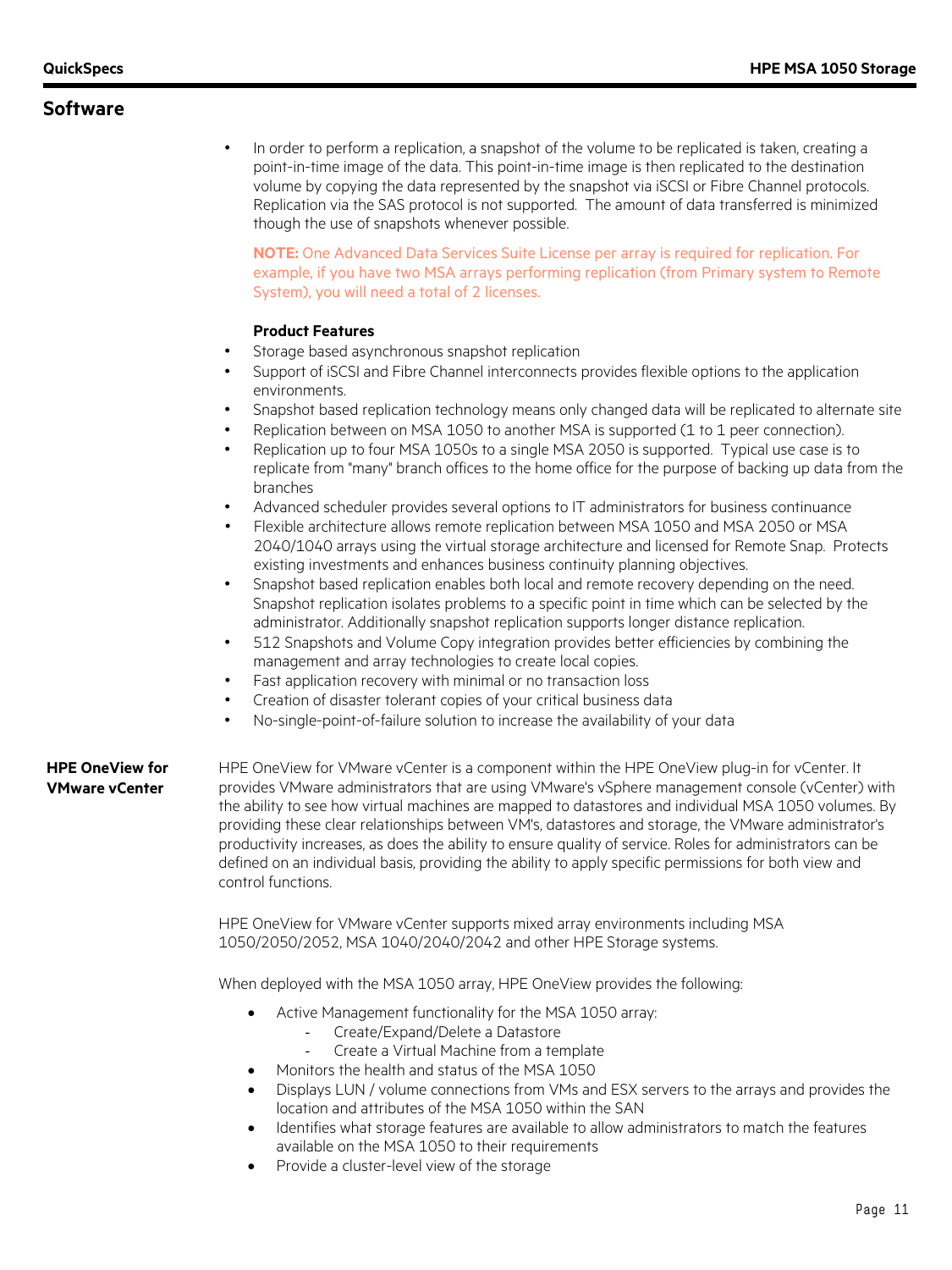| <b>Software</b>                                       |                                                                                                                                                                                                                                                                                                                                                                                                                                                                                                                                                                                                                                                                                                                                                                                                                                                                             |  |  |
|-------------------------------------------------------|-----------------------------------------------------------------------------------------------------------------------------------------------------------------------------------------------------------------------------------------------------------------------------------------------------------------------------------------------------------------------------------------------------------------------------------------------------------------------------------------------------------------------------------------------------------------------------------------------------------------------------------------------------------------------------------------------------------------------------------------------------------------------------------------------------------------------------------------------------------------------------|--|--|
|                                                       | HPE OneView for VMware vCenter is downloadable from Software<br>Depot: https://h20392.www2.hpe.com/portal/swdepot/displayProductInfo.do?productNumber=H<br><b>PVPR</b>                                                                                                                                                                                                                                                                                                                                                                                                                                                                                                                                                                                                                                                                                                      |  |  |
|                                                       | For more information on HPE OneView for VMware vCenter<br>visit: http://h22168.www2.hpe.com/us/en/partners/vmware/                                                                                                                                                                                                                                                                                                                                                                                                                                                                                                                                                                                                                                                                                                                                                          |  |  |
| <b>HPE StoreFront</b><br><b>Manager for Microsoft</b> | HPE StoreFront Manager for Microsoft enables management and monitoring of HPE MSA Storage<br>running in Microsoft Hyper-V environment with a single pane-of-glass view to events/alerts, capacity<br>and health dashboards and detailed virtual infrastructure information. It integrates seamlessly with<br>Microsoft System Center Operations Manager (SCOM) and provides Microsoft administrators the<br>following:                                                                                                                                                                                                                                                                                                                                                                                                                                                      |  |  |
|                                                       | It supports heterogeneous HPE Storage environment including HPE MSA, HPE StoreVirtual, HPE 3PAR<br>StoreServ, HPE StoreOnce, HPE StoreEasy, HPE XP, HPE EVA and HPE StoreEver Storage.                                                                                                                                                                                                                                                                                                                                                                                                                                                                                                                                                                                                                                                                                      |  |  |
|                                                       | When deployed with the MSA 1050 array, HPE StoreFront Manager provides the following:<br>Monitors the health, events and alerts for the MSA 1050 - virtual pools, and volumes<br>Provides detailed information on the VMs provisioned through MSA Storage<br>٠<br>Effortless installation and configuration using Powershell<br>$\bullet$                                                                                                                                                                                                                                                                                                                                                                                                                                                                                                                                   |  |  |
|                                                       | HPE StoreFront Manager for Microsoft for MSA Storage is downloadable from Software Depot:<br>https://h20392.www2.hpe.com/portal/swdepot/displayProductInfo.do?productNumber=System_<br><b>Center</b>                                                                                                                                                                                                                                                                                                                                                                                                                                                                                                                                                                                                                                                                        |  |  |
| vStorage API for Array<br><b>Integration (VAAI)</b>   | The vStorage API for Array Integration (VAAI) is one of the storage application programming interface<br>(API) sets in vSphere. VAAI is an API storage partners can leverage to enhance performance of virtual<br>machine (VM) management operations by delegating these operations to the storage array. With<br>hardware offload, ESX/ESXi hosts perform certain operations faster and consume less server CPU and<br>memory resources, and also storage port and storage fabric bandwidth. VAAI includes high performance<br>and scalable VM data path primitives.                                                                                                                                                                                                                                                                                                       |  |  |
|                                                       | Storage Hardware Primitives for VAAI                                                                                                                                                                                                                                                                                                                                                                                                                                                                                                                                                                                                                                                                                                                                                                                                                                        |  |  |
|                                                       | Full Copy or Hardware Assisted Move<br>Block Zeroing or Hardware Assisted Zeroing<br>Hardware Assisted Locking or Atomic Test and Set (ATS)                                                                                                                                                                                                                                                                                                                                                                                                                                                                                                                                                                                                                                                                                                                                 |  |  |
|                                                       | UNMAP reclaims space that is no longer on a thinly provisioned VMFS volume                                                                                                                                                                                                                                                                                                                                                                                                                                                                                                                                                                                                                                                                                                                                                                                                  |  |  |
| <b>LDAP Support</b>                                   | LDAP (Lightweight Directory Access Protocol) is an industry standard application protocol for accessing<br>and maintaining distributed directory information services over an IP network. LDAP provides the ability<br>to authenticate MSA users with a central directory.<br>Domain or Directory Credentials are not stored on the MSA for authentication - avoids a<br>security issue<br>Once user groups are configured on all MSAs in your organization, users can be authenticated<br>$\bullet$<br>on any MSA through the Active Directory<br>Uses an LDAP implementation to authenticate users with a Windows Active Directory<br>$\bullet$<br>The MSA CLI and SMU will allow the configuration of new LDAP users groups into the MSA<br>security scheme (manage vs monitor users, interface restrictions Web/CLI/FTP)<br>Ability to authenticate Local or LDAP users |  |  |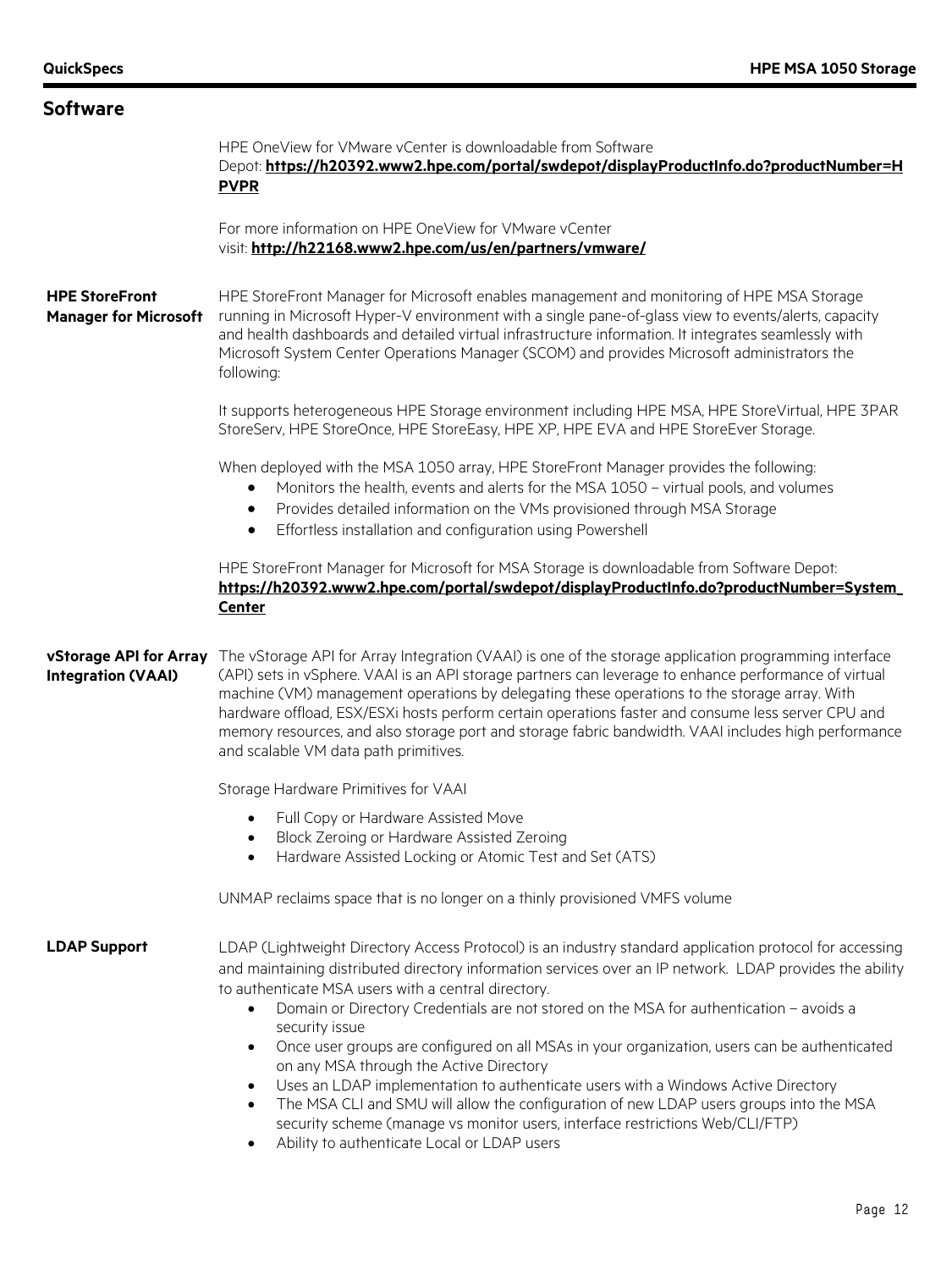#### **I/O Workload Functionality**

A new user interface element called "I/O Workload" has been added to the main screen on MSA's WBI home screen for GL270 or later firmware. The MSA array controllers keep track of a substantial amount of data pertaining to the I/O dynamics at a logical page level (4MB chunks). From this data, it is possible to provide some visibility to what percent (%) of I/O's are being processed by what percent (%) of the overall array's capacity across a 7 day timeline. While some workloads have "transient" data access patterns, many workloads have steady access patterns on small portions of the array's capacity. This produces "hot" pages in the array which remain hot a large amount of the array's uptime. Users would see substantial benefits if these pages could be served from the fastest media in the array (ideally SSDs). As has been described in the MSA's tiering functionality, the MSA array's tiering engine will work to position the hottest pages on the fastest media at any given time.

The new I/O Workload graph will show a line labeled Capacity and a line plot for each selected workload percentage (100%, 80%, or Other% value). Below are two examples of user scenarios where the I/O Workload Graph might be useful and how to utilize the data the graph provides.

- 1) New User or SSD Installation
	- a. Once the MSA array is installed and has had workloads running against it for a week's time, the I/O Workload data will give a representation of what Capacity is servicing 100% of I/O and 80% of I/O. Users may select a custom % value if desired. In a new installation or in an installation with no SSD tier installed, the 80% line is a reasonable starting point for an SSD tier. Based on SSD RAID settings, customers can then calculate a good starting point with regard to SSD tier sizing based on that week's workload. While not a hard fast rule, it is a good starting point. These values should also be compared to the Best Practices "rule of thumb" which suggest that 5-15% of the array's capacity should be SSDs for tiered solutions.
- 2) Users with existing SSD tiering or read caching installed and running
	- a. For arrays running with SSDs installed (tiered or read cache), the I/O Workload graph will have a dotted line which shows the installed SSD capacity. The I/O Workload graphs can be checked periodically to see where the 80% I/O line is with regard to the SSD capacity line. While there are no hard and fast rules which indicate good/bad situations, users can use the graph with other system performance tools to better understand specific dynamics of their installation and the normal dynamics of a system in the dayto-day activities for a specific environment.

Interpreting the I/O Workload graphs allow users to strike a balance between the SSD costs versus performance benefits. For example, some customers may be willing to have a couple of days where peak usage is far above the SSD capacity line as it may be acceptable to have slower performance as the system uses HDDs for a larger percentage of the workload I/O. This may be perfectly acceptable for systems sized to optimize \$/TB due to budget constraints. Other users may want to optimize the system such that a sizeable percentage of daily I/O have the opportunity to reside on SSD media (sized to 80% or 90%). When combined with other performance monitoring tools, the new I/O Workload function gives users some representation as to how the workloads and the MSA are working together in a user's real-world environment.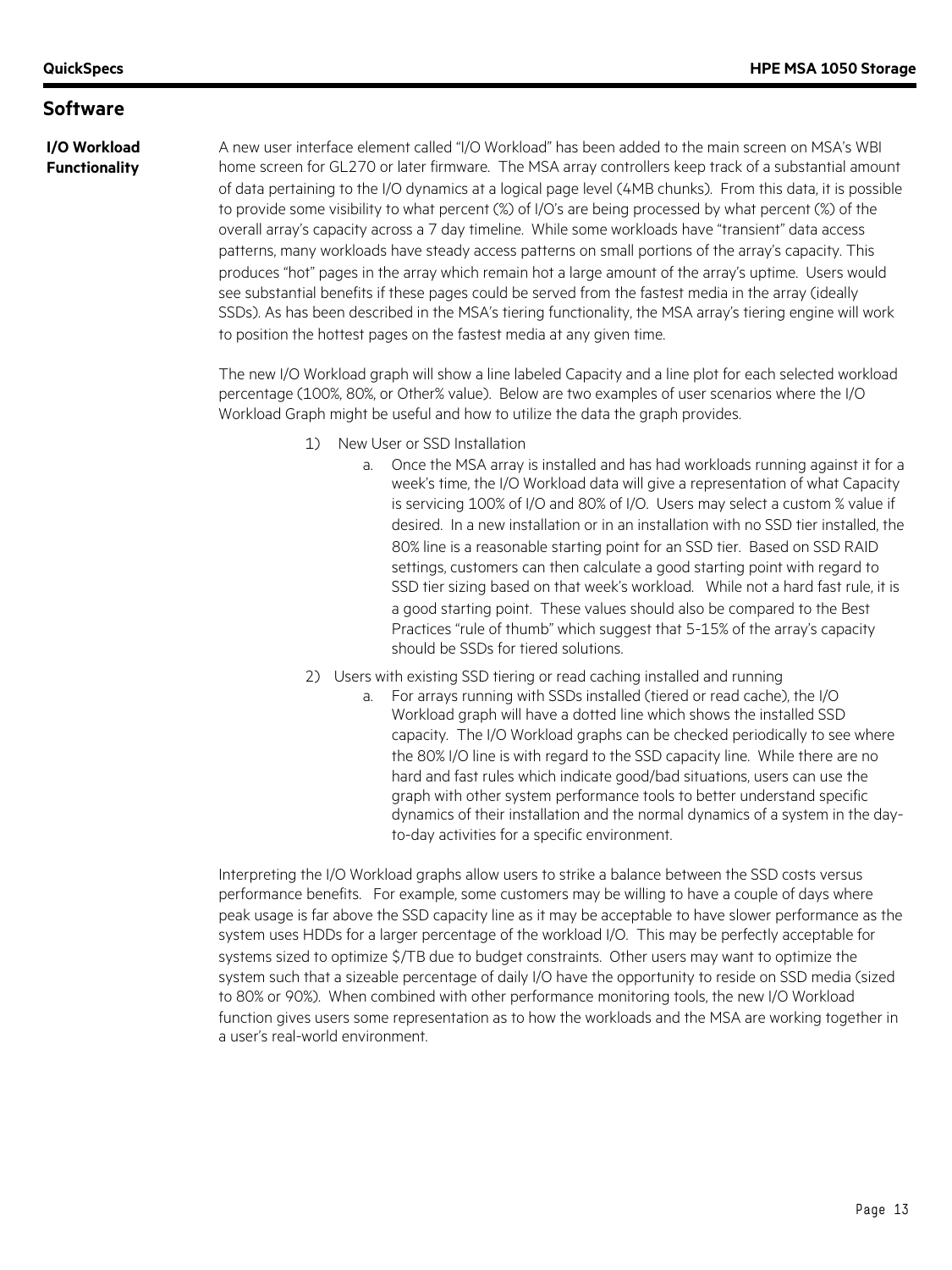# **Warranty, Service and Support Information**

| Three-year limited warranty, parts exchange Next Business day delivery<br>Warranty |                                                                                                                                                                                                                                                                                                                                                                                                                                                                                                                                                                                                                                                                                                                                                                                                                                                            |  |
|------------------------------------------------------------------------------------|------------------------------------------------------------------------------------------------------------------------------------------------------------------------------------------------------------------------------------------------------------------------------------------------------------------------------------------------------------------------------------------------------------------------------------------------------------------------------------------------------------------------------------------------------------------------------------------------------------------------------------------------------------------------------------------------------------------------------------------------------------------------------------------------------------------------------------------------------------|--|
|                                                                                    | Enclosures, Hard drives, and Options for the MSA 1050 carry their own warranty. Refer to Hewlett Packard<br><b>Enterprise Limited Warranty Statement</b> for more information.                                                                                                                                                                                                                                                                                                                                                                                                                                                                                                                                                                                                                                                                             |  |
|                                                                                    | The MSA 1050 has been designed with customer self-repairable parts to minimize repair time and provide<br>greater flexibility in performing defective parts replacement. Please refer to Hewlett Packard Enterprise<br>limited warranty Statement and parts replacement instructions for further details.                                                                                                                                                                                                                                                                                                                                                                                                                                                                                                                                                  |  |
|                                                                                    | NOTE: The warranty of the hard drive options purchased with the MSA 1050 models is different for SAS<br>hard drives versus SAS MDL. SAS hard drive options have a three year warranty and SAS MDL have a one<br>year warranty.                                                                                                                                                                                                                                                                                                                                                                                                                                                                                                                                                                                                                             |  |
|                                                                                    | NOTE: Firmware updates beyond the 3 year warranty period requires a support contract.                                                                                                                                                                                                                                                                                                                                                                                                                                                                                                                                                                                                                                                                                                                                                                      |  |
| <b>Solid State Drives</b><br>(SSD)<br><b>Warranty</b>                              | 3/0/0 warranty; Customer Self Repair (CSR) subject to maximum usage and or maximum supported lifetime<br>limitations, whichever occurs first. Maximum Supported Lifetime is the period in years set to equal the<br>warranty for the device. Maximum usage limit is the maximum amount of data that can be written to the<br>device before reaching the device's write endurance limit.                                                                                                                                                                                                                                                                                                                                                                                                                                                                    |  |
| <b>Service and</b><br><b>Support</b>                                               | Protect your business beyond warranty with HPE Support Services<br>HPE Pointnext provides a comprehensive portfolio including Advisory and Transformational, Professional,<br>and Operational Services to help accelerate your digital transformation. From the onset of your<br>transformation journey, Advisory and Transformational Services focus on designing the transformation and<br>creating a solution roadmap. Professional Services specializes in creative configurations with flawless and<br>on-time implementation, and on-budget execution. Finally, operational services provides innovative new<br>approaches like Flexible Capacity and Datacenter Care, to keep your business at peak performance. HPE is<br>ready to bring together all the pieces of the puzzle for you, with an eye on the future, and make the complex<br>simple. |  |
| <b>Connect your</b><br>devices                                                     | Unlock all of the benefits of your technology investment by connecting your products to Hewlett Packard<br>Enterprise. Achieve up to 77%1 reduction in down time, near 100%2 diagnostic accuracy and a single<br>consolidated view of your environment. By connecting, you will receive 24x7monitoring, pre-failure alerts,<br>automatic call logging, and automatic parts dispatch. HPE Proactive Care Service and HPE Datacenter Care<br>Service customers will also benefit from proactive activities to help prevent issues and increase optimization.<br>All of these benefits are already available to you with your server storage and networking products, securely<br>connected to HPE support                                                                                                                                                    |  |
|                                                                                    | $1$ IDC<br><sup>2</sup> HP CSC reports 2014-2015                                                                                                                                                                                                                                                                                                                                                                                                                                                                                                                                                                                                                                                                                                                                                                                                           |  |
|                                                                                    | Learn more about getting connected at <b>http://www.hpe.com/services/getconnected</b>                                                                                                                                                                                                                                                                                                                                                                                                                                                                                                                                                                                                                                                                                                                                                                      |  |
| <b>Optimized Care</b>                                                              | HPE Proactive Care with 6 hour call-to-repair commitment, three year Support Service<br>HPE Proactive Care gives customers an enhanced call experience. When your products are connected to<br>HPE, Proactive Care helps prevent problems and maintains IT stability by utilizing personalized proactive<br>reports with recommendations and advice. This Service combines three years' proactive reporting and advice<br>with our highest level of hardware support; HPE's 24x7, six hour hardware call-to-repair. HPE is the only                                                                                                                                                                                                                                                                                                                        |  |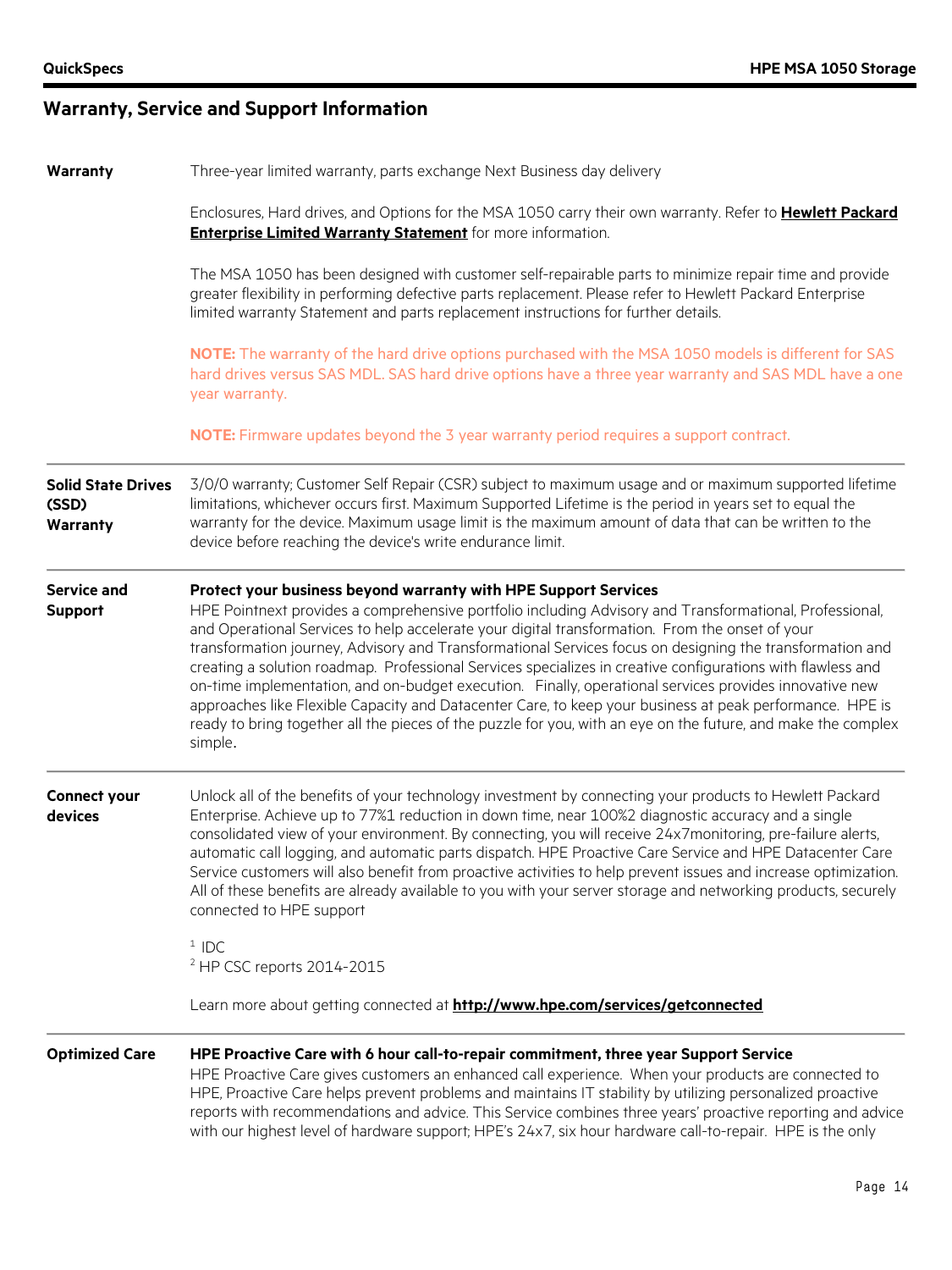|                               | leading manufacturer who makes this level of coverage available as a standard service offering for your most<br>valuable servers and storage, including the HPE MSA 1050 Storage.<br>https://www.hpe.com/h20195/v2/GetPDF.aspx/4AA3-8855ENW.pdf                                                                                                                                                                                                                                                                                                                                                                                                       |
|-------------------------------|-------------------------------------------------------------------------------------------------------------------------------------------------------------------------------------------------------------------------------------------------------------------------------------------------------------------------------------------------------------------------------------------------------------------------------------------------------------------------------------------------------------------------------------------------------------------------------------------------------------------------------------------------------|
| <b>Standard Care</b>          | HPE Proactive Care with 24x7 coverage, three year Support Service<br>HPE Proactive Care gives customers an enhanced call experience. When your products are connected to<br>HPE, Proactive Care helps prevent problems and maintains IT stability by utilizing personalized proactive<br>reports with recommendations and advice This Service combines three years proactive reporting and advice<br>with our 24x7 coverage, four hour hardware response time when there is a problem.<br>https://www.hpe.com/h20195/v2/GetPDF.aspx/4AA3-8855ENW.pdf                                                                                                  |
| <b>Basic Care</b>             | HPE Foundation Care 24x7, three-year Support Service<br>HPE Foundation Care 24x7 gives you access to HPE 24 hours a day, seven days a week for assistance on<br>resolving issues. This service includes need based Hardware onsite response within four hours. Simplify your<br>support experience and make HPE your first call to help resolve hardware or software problems.<br>https://www.hpe.com/h20195/V2/GetDocument.aspx?docname=4AA4-8876ENW&cc=us&lc=en                                                                                                                                                                                     |
| <b>Foundation Care</b>        | HPE Foundation Care 24x7, three-year Support Service<br>HPE Foundation Care 24x7 gives you access to HPE 24 hours a day, seven days a week for assistance on<br>resolving issues. This service includes need based Hardware onsite response within four hours. In addition,<br>collaborative software support is included in this service that provides troubleshooting assistance on industry<br>leading software running on your HPE server. Simplify your support experience and make HPE your first call<br>to help resolve hardware or software<br>problems. https://www.hpe.com/h20195/V2/GetDocument.aspx?docname=4AA4-<br>8876ENW&cc=us&lc=en |
| Parts and<br><b>Materials</b> | HPE will provide HPE-supported replacement parts and materials necessary to maintain the covered<br>hardware product in operating condition, including parts and materials for available and recommended<br>engineering improvements.                                                                                                                                                                                                                                                                                                                                                                                                                 |
|                               | Parts and components that have reached their maximum supported lifetime and/or the maximum usage<br>limitations as set forth in the manufacturer's operating manual, product quick-specs, or the technical product<br>data sheet will not be provided, repaired, or replaced as part of these services.                                                                                                                                                                                                                                                                                                                                               |
|                               | The defective media retention service feature option applies only to Disk or eligible SSD/Flash Drives<br>replaced by HPE due to malfunction.                                                                                                                                                                                                                                                                                                                                                                                                                                                                                                         |
| <b>Related Services</b>       | <b>HPE Hardware Installation</b><br>Provides for the basic hardware installation of HPE branded servers, HPE storage including the MSA 1050<br>devices and networking options to assist you in bringing your new hardware into operation in a timely and<br>professional manner.<br>https://www.hpe.com/h20195/V2/GetPDF.aspx/5981-9356EN.pdf                                                                                                                                                                                                                                                                                                         |
|                               | <b>HPE Installation and Startup Service</b><br>Provides for the installation and startup of HPE technology including BladeSystems, C-Class enclosure, HPE<br>ProLiant c-Class and Integrity server blades, storage blades, SAN switch blades, HPE Virtual Connect<br>modules (Ethernet and Fibre Channel), Ethernet network interconnects, and InfiniBand, as well as the<br>installation of one supported operating system type (Windows® or Linux). Included the HPE MSA 1050.                                                                                                                                                                      |
|                               | <b>HPE Datacenter Care service</b><br>Helps improve IT stability and security, increase the value of IT, and enable agility and innovation. It is a<br>structured framework of repeatable, tested, and globally available services "building blocks." You can deploy,<br>operate, and evolve your datacenter wherever you are on your IT journey. With HPE Datacenter Care, you                                                                                                                                                                                                                                                                       |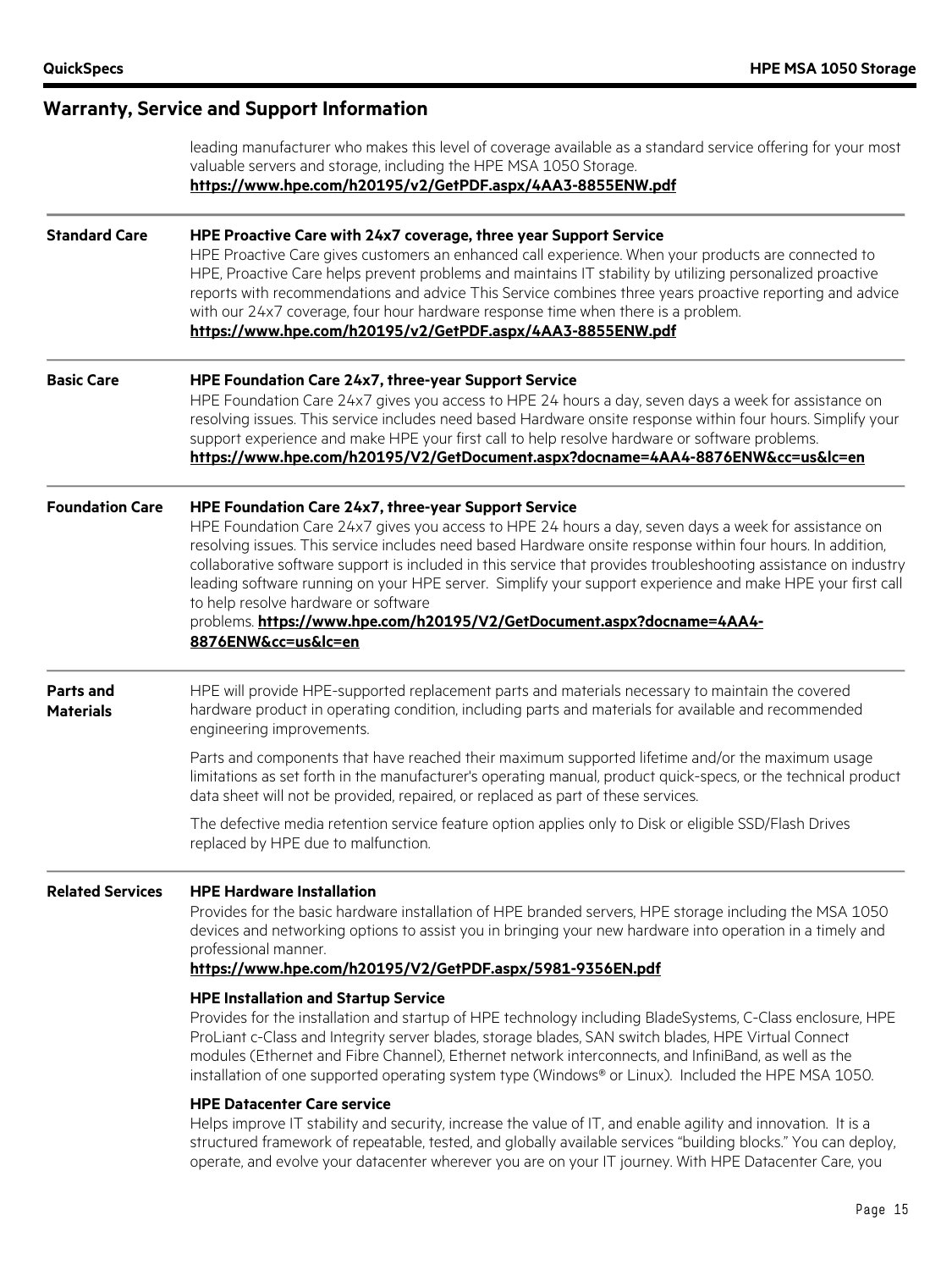#### **Warranty, Service and Support Information**

benefit from a personalized relationship with HPE via a single point of accountability for HPE and others' products.

For more information, visit **http://www.hpe.com/services/datacentercare**

#### **HPE Factory Express for Servers and Storage**

HPE Factory Express offers configuration, customization, integration and deployment services for HPE servers and storage products. Customers can choose how their factory solutions are built, tested, integrated, shipped and deployed.

Factory Express offers service packages for simple configuration, racking, installation, complex configuration and design services as well as individual factory services, such as image loading, asset tagging, and custom packaging. HPE products supported through Factory Express include a wide array of servers and storage: HPE Integrity, HPE ProLiant, HPE Apollo, HPE ProLiant Server Blades, HPE BladeSystem, HPE 9000 servers as well as the HPE MSA Storage, HPE 3PAR Storage, HPE XP, rackable tape libraries and configurable network switches.

#### **HPE Education Services**

Keep your IT staff trained making sure they have the right skills to deliver on your business outcomes. Book on a class today and learn how to get the most from your technology investment. www.hpe.com/ww/learn

#### **HPE Support Center**

The HPE Support Center is a personalized online support portal with access to information, tools and experts to support HPE business products. Submit support cases online, chat with HPE experts, access support resources or collaborate with peers.

#### **Learn more www.hpe.com/support/hpesc**

HPE Insight Remote Support and HPE Support Center are available at no additional cost with a HPE warranty, HPE Support Service or HPE contractual support agreement.

For more information: **http://www.hpe.com/services**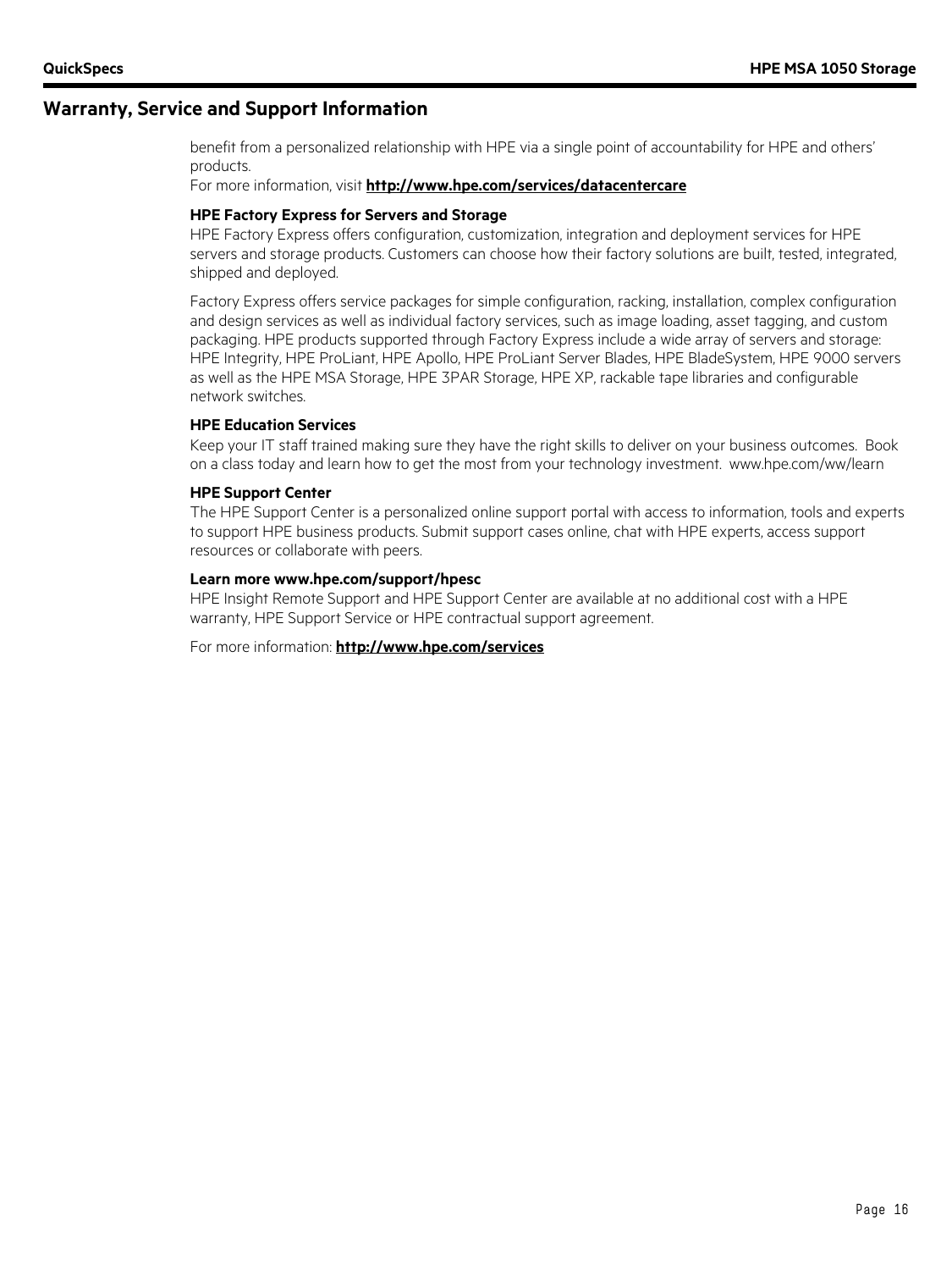## **Configuration Information**

## **Step 1 - MSA 1050 Base Configurations**

| <b>Pre-Configured</b>              | HPE MSA 1050 8Gb Fibre Channel Dual Controller LFF Storage                                                                                                            | Q2R18A        |
|------------------------------------|-----------------------------------------------------------------------------------------------------------------------------------------------------------------------|---------------|
| <b>Systems</b>                     | NOTE: Includes LFF Array Chassis, two MSA 1050 FC 2-port controllers, SFPs installed,                                                                                 |               |
|                                    | drives not included.                                                                                                                                                  |               |
|                                    | HPE MSA 1050 8Gb Fibre Channel Dual Controller SFF Storage                                                                                                            | Q2R19A        |
|                                    | NOTE: Includes SFF Array Chassis, two MSA 1050 FC 2-port controllers, SFPs installed,<br>drives not included.                                                         |               |
|                                    | HPE MSA 1050 12Gb SAS Dual Controller LFF Storage                                                                                                                     | Q2R20A        |
|                                    | NOTE: Includes LFF Array Chassis, two MSA 1050 SAS 2-port controllers, SFPs not                                                                                       |               |
|                                    | needed with SAS controllers, drives not included.                                                                                                                     |               |
|                                    | HPE MSA 1050 12Gb SAS Dual Controller SFF Storage                                                                                                                     | Q2R21A        |
|                                    | NOTE: Includes SFF Array Chassis, two MSA 1050 SAS 2-port controllers, SFPs not<br>needed with SAS controllers, drives not included.                                  |               |
|                                    | HPE MSA 1050 1GbE iSCSI Dual Controller LFF Storage                                                                                                                   | Q2R22A        |
|                                    | NOTE: Includes LFF Array Chassis, two MSA 1050 1GbE 2-port controllers, SFPs<br>installed, drives not included.                                                       |               |
|                                    | HPE MSA 1050 1GbE iSCSI Dual Controller SFF Storage                                                                                                                   | Q2R23A        |
|                                    | NOTE: Includes SFF Array Chassis, two MSA 1050 1GbE 2-port controllers, SFPs<br>installed, drives not included.                                                       |               |
|                                    | HPE MSA 1050 10GbE iSCSI Dual Controller LFF Storage                                                                                                                  | Q2R24A        |
|                                    | NOTE: Includes LFF Array Chassis, two MSA 1050 10GbE 2-port controllers, SFPs                                                                                         |               |
|                                    | installed, drives not included, direct attached copper cables are supported in 10GbE<br>Controller systems.                                                           |               |
|                                    | HPE MSA 1050 10GbE iSCSI Dual Controller SFF Storage                                                                                                                  | Q2R25A        |
|                                    | NOTE: Includes SFF Array Chassis, two MSA 1050 10GbE 2-port controllers, SFPs<br>installed, drives not included, direct attached copper cables are supported in 10GbE |               |
|                                    | Controller systems.                                                                                                                                                   |               |
| <b>Step 2 - Select Your Drives</b> |                                                                                                                                                                       |               |
|                                    | MSA HDDs and SSDs drives are for use with MSA Storage Systems only.<br>Customers can mix SSD, SAS, and SAS MDL drives in the same array enclosure and disk enclosure  |               |
| <b>SFF SSDs</b>                    | 12G SFF SAS SSDs (Mixed Use)                                                                                                                                          |               |
|                                    | HPE MSA 400GB 12G SAS Mixed Use SFF (2.5in) 3yr Warranty Solid State Drive                                                                                            | N9X95A        |
|                                    |                                                                                                                                                                       | <b>N9X96A</b> |
|                                    | HPE MSA 800GB 12G SAS Mixed Use SFF (2.5in) 3yr Warranty Solid State Drive                                                                                            |               |
|                                    | HPE MSA 1.6TB 12G SAS Mixed Use SFF (2.5in) 3yr Warranty Solid State Drive                                                                                            | N9X91A        |
|                                    | HPE MSA 3.2TB 12G SAS Mixed Use SFF (2.5in) 3yr Warranty Solid State Drive                                                                                            | <b>N9X92A</b> |
| <b>SFF HDDs</b>                    | 12G SFF 15K SAS HDDs                                                                                                                                                  |               |
|                                    | HPE MSA 300GB 12G SAS 15K SFF(2.5in) Dual Port Enterprise 3yr Warranty Hard Drive                                                                                     | <b>J9F40A</b> |
|                                    | HPE MSA 600GB 12G SAS 15K SFF(2.5in) Dual Port Enterprise 3yr Warranty Hard Drive                                                                                     | <b>J9F42A</b> |
|                                    | HPE MSA 900GB 12G SAS 15K SFF (2.5in) Enterprise 3yr Warranty Hard Drive                                                                                              | Q1H47A        |
|                                    | 12G SFF 10K SAS HDDs                                                                                                                                                  |               |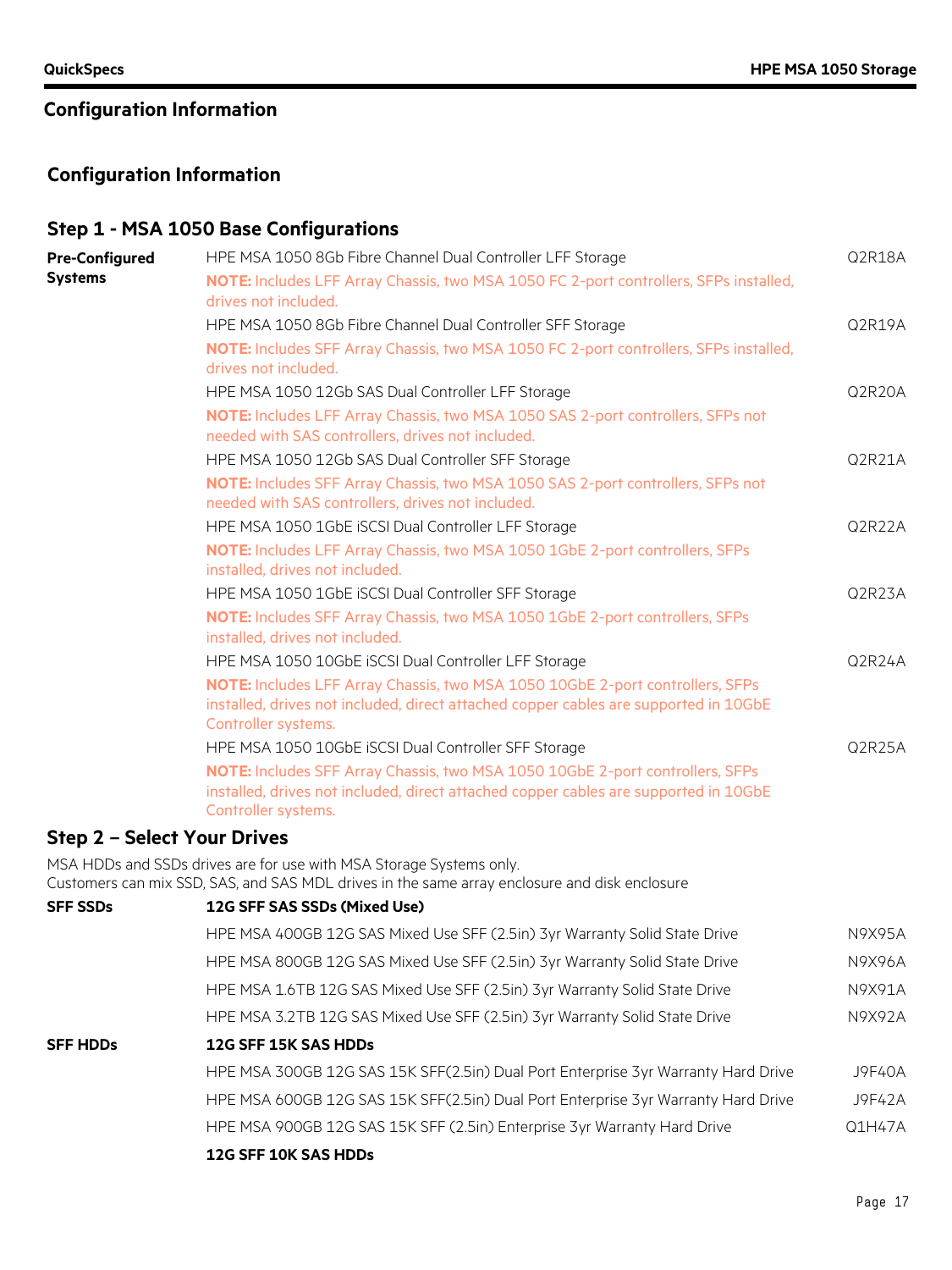|                    | HPE MSA 300GB 12G SAS 10K SFF(2.5in) Dual Port Enterprise 3yr Warranty Hard Drive                               | <b>J9F44A</b> |
|--------------------|-----------------------------------------------------------------------------------------------------------------|---------------|
|                    | HPE MSA 600GB 12G SAS 10K SFF(2.5in) Dual Port Enterprise 3yr Warranty Hard Drive                               | <b>J9F46A</b> |
|                    | HPE MSA 1.2TB 12G SAS 10K SFF(2.5in) Dual Port Enterprise 3yr Warranty Hard Drive                               | <b>J9F48A</b> |
|                    | HPE MSA 1.8TB 12G SAS 10K SFF (2.5in) 512e Enterprise 3yr Warranty Hard Drive                                   | <b>J9F49A</b> |
|                    | HPE MSA 2.4TB 12G SAS 10K SFF (2.5in) Enterprise 512e 3yr Warranty Hard Drive                                   | Q2R41A        |
|                    | 12G SFF 7.2K SAS MDL HDDs                                                                                       |               |
|                    | HPE MSA 1TB 12G SAS 7.2K SFF (2.5in) 512e Midline 1yr Warranty Hard Drive                                       | <b>J9F50A</b> |
|                    | HPE MSA 2TB 12G SAS 7.2K SFF (2.5in) 512e Midline 1yr Warranty Hard Drive                                       | J9F51A        |
|                    | <b>NOTE:</b>                                                                                                    |               |
|                    | SAS MDL drives are designed for archival or reference data                                                      |               |
|                    | SAS MDL drives should not be used in a heavy or intense I/O environment                                         |               |
|                    | Intense I/O environments require the use of enterprise-class SSD or SAS drives<br>$\mathbf{D}$                  |               |
| <b>LFF SSDs</b>    | 12G LFF SAS SSDs (Mixed Use)                                                                                    |               |
|                    | HPE MSA 400GB 12G SAS Mixed Use LFF (3.5in) Converter Carrier 3yr Wty Solid State<br><b>Drive</b>               | <b>P9M79A</b> |
|                    | HPE MSA 800GB 12G SAS Mixed Use LFF (3.5in) Converter Carrier 3yr Wty Solid State<br><b>Drive</b>               | <b>P9M80A</b> |
| <b>LFF HDDs</b>    | 12G LFF 7.2K SAS Midline Drives                                                                                 |               |
|                    | HPE MSA 2TB 12G SAS 7.2K LFF (3.5in) Midline 512n 1yr Warranty Hard Drive                                       | N9X93A        |
|                    | HPE MSA 4TB 12G SAS 7.2K LFF (3.5in) Midline 1yr Warranty Hard Drive                                            | <b>K2Q82A</b> |
|                    | HPE MSA 6TB 12G SAS 7.2K LFF(3.5in) Midline 1yr Warranty Hard Drive                                             | J9F43A        |
|                    | HPE MSA 8TB 12G SAS 7.2K LFF (3.5in) 512e Midline 1yr Warranty Hard Drive                                       | M0S90A        |
|                    | HPE MSA 10TB 12G SAS 7.2K rpm LFF (3.5in) Midline 512e 1yr Wty Hard Drive                                       | <b>P9M82A</b> |
|                    | HPE MSA 12TB 12G SAS 7.2K LFF (3.5in) Midline 512e 1yr Warranty Hard Drive                                      | Q2R42A        |
| Step 3 - Options   |                                                                                                                 |               |
| <b>Drive</b>       | HPE MSA 2050 LFF Disk Enclosure                                                                                 | Q1J06A        |
| <b>Enclosures</b>  | HPE MSA 2050 SFF Disk Enclosure                                                                                 | Q1J07A        |
|                    | <b>NOTE:</b>                                                                                                    |               |
|                    | Each drive enclosure includes two 0.5m MiniSAS to MiniSAS cables<br>۰                                           |               |
|                    | Add up to 3 additional drive enclosures<br>$\bullet$                                                            |               |
|                    | MSA 2050 LFF Disk Enclosure can be connected to either the MSA 1050 SFF or<br>۰<br>LFF dual controller systems. |               |
|                    | HPE MSA 2050 SFF Disk Enclosure can be connected to either the MSA 1050 SFF<br>or LFF dual controller systems.  |               |
| <b>SAS Cables</b>  | HPE External Mini SAS 1m Cable ALL                                                                              | 407337-B21    |
|                    | HPE External Mini SAS 2m Cable                                                                                  | 407339-B21    |
|                    | <b>NOTE:</b> Connecting MSA 1050 Controller to a JBOD if a longer cable is desired.                             |               |
| <b>Power Cords</b> | HPE C13 - C14 WW 250V 10Amp 2.0m Jumper Cord                                                                    | A0K02A        |
|                    | HPE C13 - C14 WW 250V 10Amp Flint Gray 2.0m Jumper Cord                                                         | <b>AF573A</b> |
|                    | HPE C13 - AS3112-3 AU 250V 10Amp 2.5m Power Cord                                                                | AF569A        |
|                    | HPE C13 - BS-1363A UK/HK/SG 250V 10Amp 1.83m Power Cord                                                         | <b>AF570A</b> |
|                    |                                                                                                                 |               |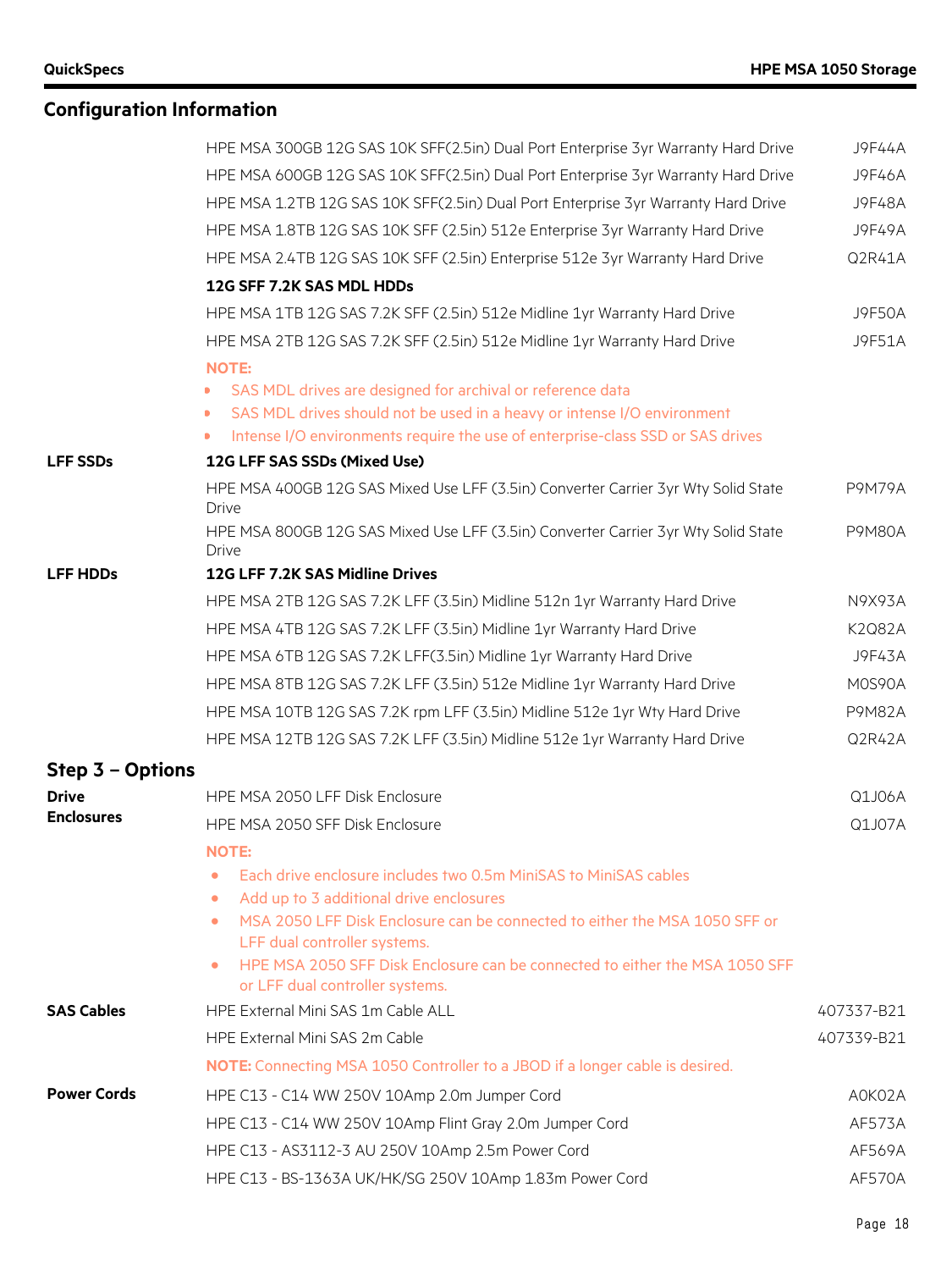| HPE C13 - C14 WW 250V 10A Gray 0.7m Jumper Cord        | A0K03A        |
|--------------------------------------------------------|---------------|
| HPE C13 - C14 WW 250V 10A Gray 1.37m Jumper Cord       | A0K04A        |
| HPE C13 - CEE-VII EU 250V 10Amp 1.83m Power Cord       | AF568A        |
| HPE C13 - CEI-23-50 IT/CL 250V 10Amp 1.83m Power Cord  | AF571A        |
| HPE C13 - CNS-690 TW 110V 13Amp 1.83m Power Cord       | AF561A        |
| HPE C13 - DK-2.5A DK 250V 10Amp 1.83m Power Cord       | AF566A        |
| HPE C13 - GB-1002 CN 250V 10Amp 1.83m Power Cord       | <b>AF557A</b> |
| HPE C13 - IRAM -2073 AR 250V 10A 2.5m Power Cord       | AF558A        |
| HPE C13 - IS-1293 IN 240V 6Amp LV 2.0m Power Cord      | AF562A        |
| HPE C13 - JIS C8303 JP 100V 12Amp 2.0m Power Cord      | <b>AF572A</b> |
| HPE C13 - KSC- 8305 KR 250V 10Amp 1.83m Power Cord     | AF560A        |
| HPE C13 - NBR-14136 BR 250V 10Amp 1.83m Power Cord     | AF591A        |
| HPE C13 - Nema 5-15P US/CA 110V 10Amp 1.83m Power Cord | AF556A        |
| HPE C13 - SABS-164 ZA 250V 10Amp 2.5m Power Cord       | AF567A        |
| HPE C13 - SEV 1011 CH 250V 10Amp 1.83m Power Cord      | AF565A        |
| HPE C13 - SI-32 IL 250V 10Amp 1.83m Power Cord         | AF564A        |
| HPE C13-NEMA 6-15P 10A/250V 3.6m Black Power Cord      | AON33A        |
| HPE OEM C13 - C14 WW 250V 10A Gray 3m Jumper Cord      | A0K06A        |
| <b>NOTE:</b>                                           |               |

• Two PDU cables: one 142263-008 (Black) and one 1422633-013 (Grey), ship standard with all AC-powered enclosures.

## **Step 4a - Choose Supported Options For Fibre Channel Infrastructure**

| <b>PremierFlexOM4</b> | HPE Premier Flex LC/LC Multi-mode OM4 2 fiber 1m Cable                                       | QK732A        |
|-----------------------|----------------------------------------------------------------------------------------------|---------------|
| type cables           | HPE Premier Flex LC/LC Multi-mode OM4 2 fiber 2m Cable                                       | QK733A        |
|                       | HPE Premier Flex LC/LC Multi-mode OM4 2 fiber 5m Cable                                       | QK734A        |
|                       | HPE Premier Flex LC/LC Multi-mode OM4 2 fiber 15m Cable                                      | <b>QK735A</b> |
|                       | HPE Premier Flex LC/LC Multi-mode OM4 2 fiber 30m Cable                                      | <b>QK736A</b> |
|                       | HPE Premier Flex LC/LC Multi-mode OM4 2 fiber 50m Cable                                      | <b>QK737A</b> |
|                       | <b>OM3 FC LC-LC cables</b> HPE LC to LC Multi-mode OM3 2-Fiber 0.5m 1-Pack Fiber Optic Cable | AJ833A        |
|                       | HPE LC to LC Multi-mode OM3 2-Fiber 1.0m 1-Pack Fiber Optic Cable                            | AJ834A        |
|                       | HPE LC to LC Multi-mode OM3 2-Fiber 2.0m 1-Pack Fiber Optic Cable                            | AJ835A        |
|                       | HPE LC to LC Multi-mode OM3 2-Fiber 5.0m 1-Pack Fiber Optic Cable                            | AJ836A        |
|                       | HPE LC to LC Multi-mode OM3 2-Fiber 15.0m 1-Pack Fiber Optic Cable                           | AJ837A        |
|                       | HPE LC to LC Multi-mode OM3 2-Fiber 30.0m 1-Pack Fiber Optic Cable                           | AJ838A        |
|                       | HPE LC to LC Multi-mode OM3 2-Fiber 50.0m 1-Pack Fiber Optic Cable                           | AJ839A        |
|                       |                                                                                              |               |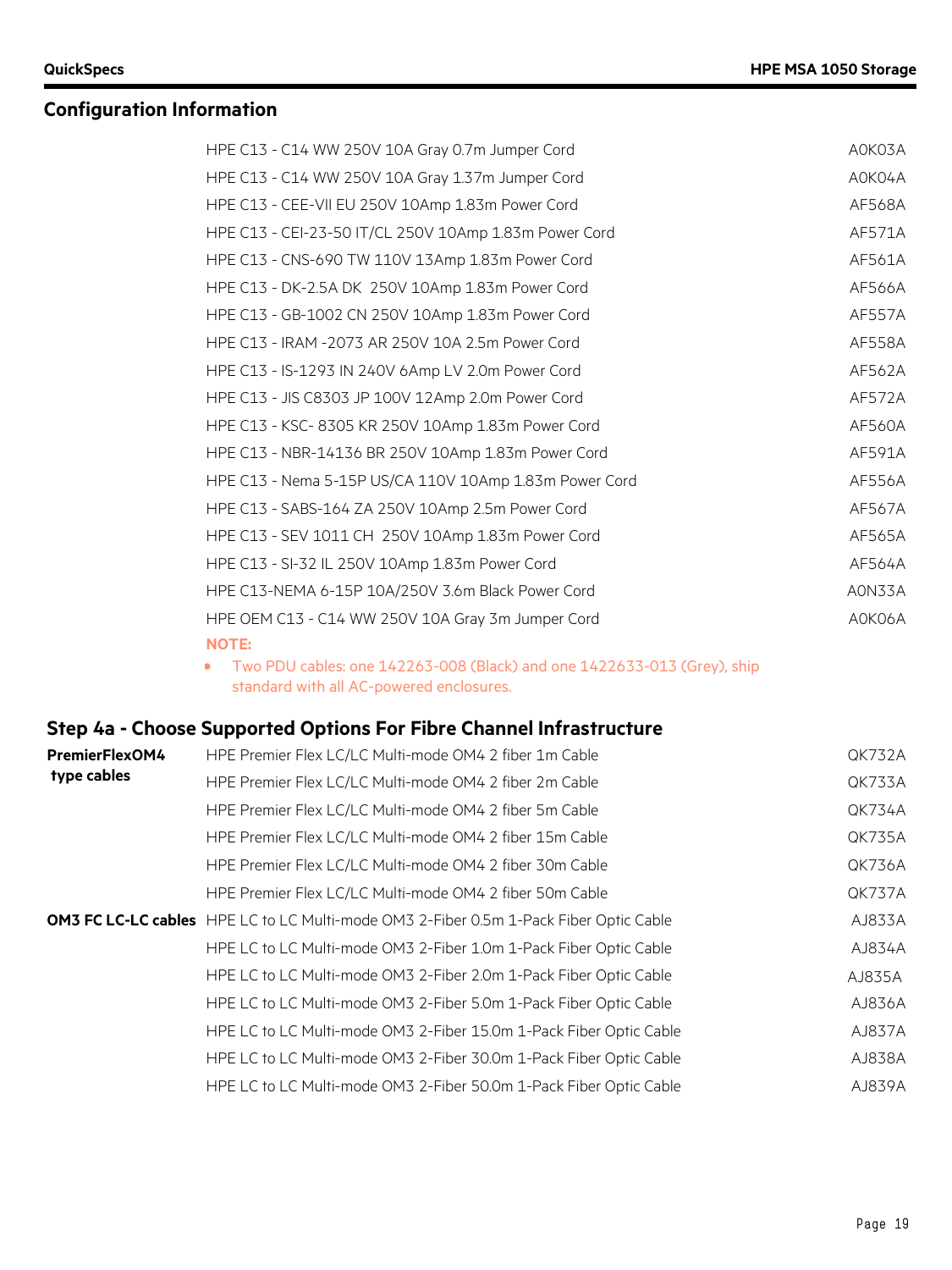# **Step 4b - Choose Supported Options For 10GbE Infrastructure**

|               | Direct Attach Copper HPE BladeSystem c-Class 10GbE SFP+ to SFP+ 1m Direct Attach Copper Cable                                                          | 487652-B21    |
|---------------|--------------------------------------------------------------------------------------------------------------------------------------------------------|---------------|
| <b>Cables</b> | HPE BladeSystem c-Class 10GbE SFP+ to SFP+ 3m Direct Attach Copper Cable                                                                               | 487655-B21    |
|               | HPE BladeSystem c-Class 10GbE SFP+ to SFP+ 5m Direct Attach Copper Cable                                                                               | 537963-B21    |
|               | HPE FlexNetwork X240 10G SFP+ to SFP+ 0.65m Direct Attach Copper Cable                                                                                 | <b>JD095C</b> |
|               | HPE FlexNetwork X240 10G SFP+ to SFP+ 1.2m Direct Attach Copper Cable                                                                                  | <b>JD096C</b> |
|               | HPE FlexNetwork X240 10G SFP+ to SFP+ 3m Direct Attach Copper Cable                                                                                    | <b>JD097C</b> |
|               | HPE FlexNetwork X240 10G SFP+ to SFP+ 5m Direct Attach Copper Cable                                                                                    | JG081C        |
|               | HPE FlexNetwork X240 10G SFP+ SFP+ 7m Direct Attach Copper Cable                                                                                       | <b>JC784C</b> |
|               | Step 4c - Choose Supported Options For SAS Infrastructure                                                                                              |               |
| Supported     | <b>Mini-SAS HD to Mini-SAS Fanout Cables</b>                                                                                                           |               |
| options       | HPE Mini SAS High Density to Dual 2-lane Mini SAS External Fanout 1 Meter Cable                                                                        | K2R02A        |
|               | HPE Mini SAS High Density to Dual 2-lane Mini SAS External Fanout 2 Meter Cable                                                                        | K2R03A        |
|               | HPE Mini SAS High Density to Dual 2-lane Mini SAS External Fanout 4 Meter Cable                                                                        | K2R04A        |
|               | NOTE: Recommended to utilize Fanout cables when connecting to SAS HBAs for<br>maximum future flexibility without downtime.                             |               |
|               | Mini-SAS HD to Mini-SAS HD Fanout Cables                                                                                                               |               |
|               | HPE Mini SAS High Density to Dual 2-lane Mini SAS High Density External Fanout 1 Meter<br>Cable                                                        | <b>K2Q99A</b> |
|               | HPE Mini SAS High Density to Dual 2-lane Mini SAS High Density External Fanout 2 Meter<br>Cable                                                        | K2R00A        |
|               | HPE Mini SAS High Density to Dual 2-lane Mini SAS High Density External Fanout 4 Meter<br>Cable                                                        | K2R01A        |
|               | NOTE: Recommended to utilize Fanout cables when connecting to SAS HBAs for<br>maximum future flexibility without downtime.                             |               |
|               | <b>Mini SAS Cables</b>                                                                                                                                 |               |
|               | HPE 1.0m External Mini SAS High Density to Mini SAS Cable                                                                                              | 716189-B21    |
|               | HPE 2.0m External Mini SAS High Density to Mini SAS Cable                                                                                              | 716191-B21    |
|               | HPE 4.0m External Mini SAS High Density to Mini SAS Cable                                                                                              | 716193-B21    |
|               | <b>NOTE:</b> These cables are used to connect 6Gb SAS initiator to MSA 1050 SAS controller.<br>These are not used for connecting to a disk enclosure.  |               |
|               | HPE External 1.0m (3ft) Mini-SAS HD 4x to Mini-SAS HD 4x Cable                                                                                         | 716195-B21    |
|               | HPE External 2.0m (6ft) Mini-SAS HD 4x to Mini-SAS HD 4x Cable                                                                                         | 716197-B21    |
|               | HPE External 4.0m (13ft) Mini-SAS HD 4x to Mini-SAS HD 4x Cable                                                                                        | 716199-B21    |
|               | <b>NOTE:</b> These cables are used to connect 12Gb SAS initiator to MSA 1050 SAS<br>controller. These are not used for connecting to a disk enclosure. |               |
|               | <b>SAS Controllers/HBAs</b>                                                                                                                            |               |
|               | HPE Smart Array E208e-p SR Gen10 (8 External Lanes/No Cache) 12G SAS PCIe Plug-in<br>Controller                                                        | 804398-B21    |
|               | HPE Smart Array P408e-p SR Gen10 (8 External Lanes/4GB Cache) 12G SAS PCIe Plug-ir<br>Controller                                                       | 804405-B21    |
|               | HPE Smart Array P408e-m SR Gen10 (8 External Lanes/2GB Cache) 12G SAS Mezzanine<br>Controller                                                          | 804381-B21    |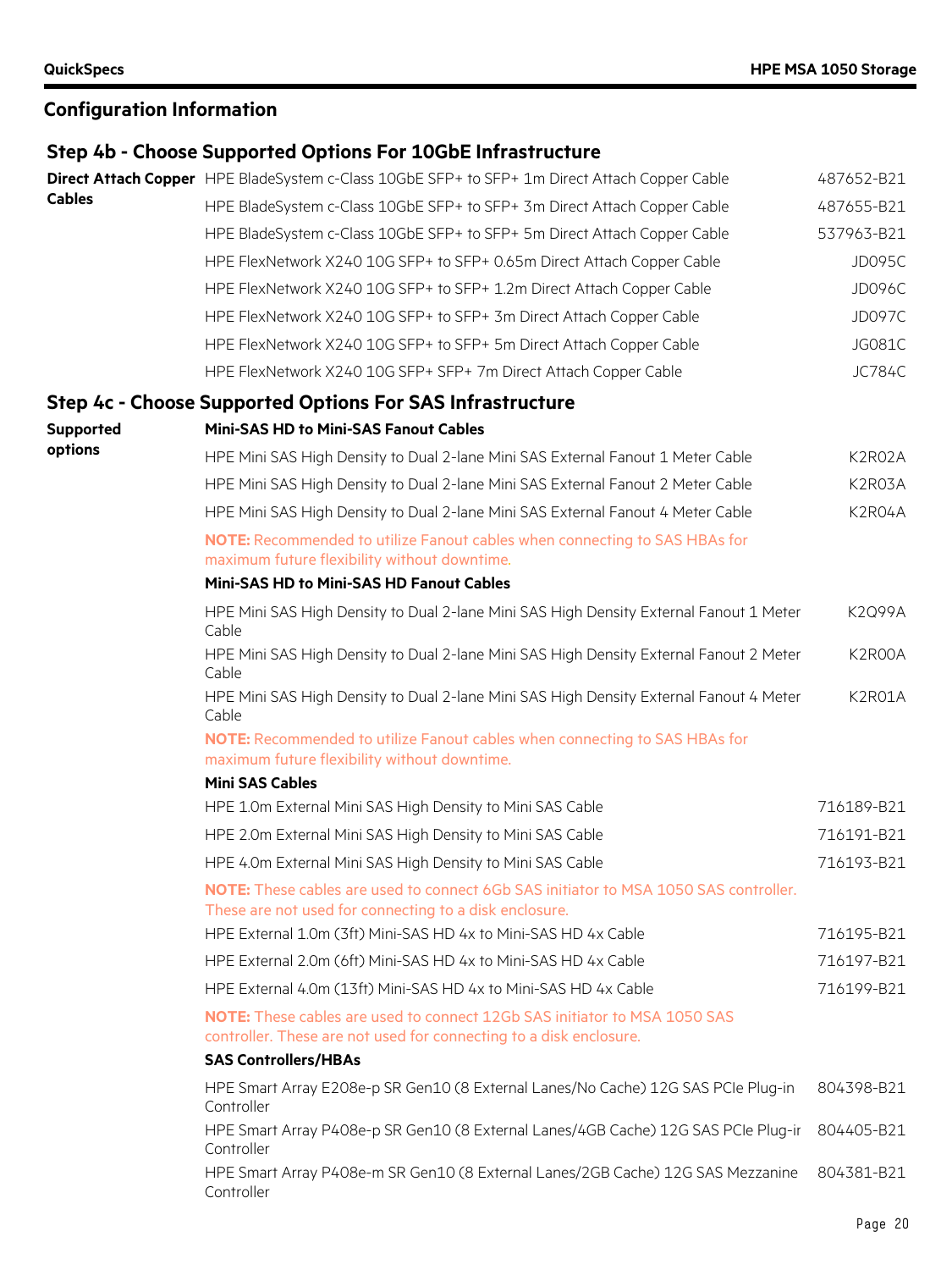| HPE Smart Array P441/4GB FBWC 12Gb 2-ports Ext SAS Controller                               | 726825-B21    |
|---------------------------------------------------------------------------------------------|---------------|
| HPE Smart Array P741m/2GB FBWC 12Gb 4-ports Ext Mezzanine SAS Controller                    | 726782-B21    |
| HPE H241 12Gb 2-ports Ext Smart Host Bus Adapter                                            | 726911-B21    |
| <b>Switches</b>                                                                             |               |
| HPE 6Gb SAS Switch Single Pack for HPE BladeSystem c-Class                                  | <b>BK763A</b> |
| HPE 6Gb SAS Switch Dual Pack for HPE BladeSystem c-Class                                    | <b>BK764A</b> |
| Step 5 - Software                                                                           |               |
| The MSA Advanced Data Services Suite software is available as an option on the MSA<br>1050. |               |
| HPE MSA Advanced Data Services Suite LTU                                                    | Q0H99A        |
| HPE MSA Advanced Data Services Suite E-LTU                                                  | Q0H99AAE      |
| <b>NOTE:</b>                                                                                |               |

• The Advanced Data Services Suite includes a Performance Tiering LTU, 512 Snapshot Software LTU, and the Remote Snap Software LTU

• Individual Software titles are not available for sale on the MSA 1050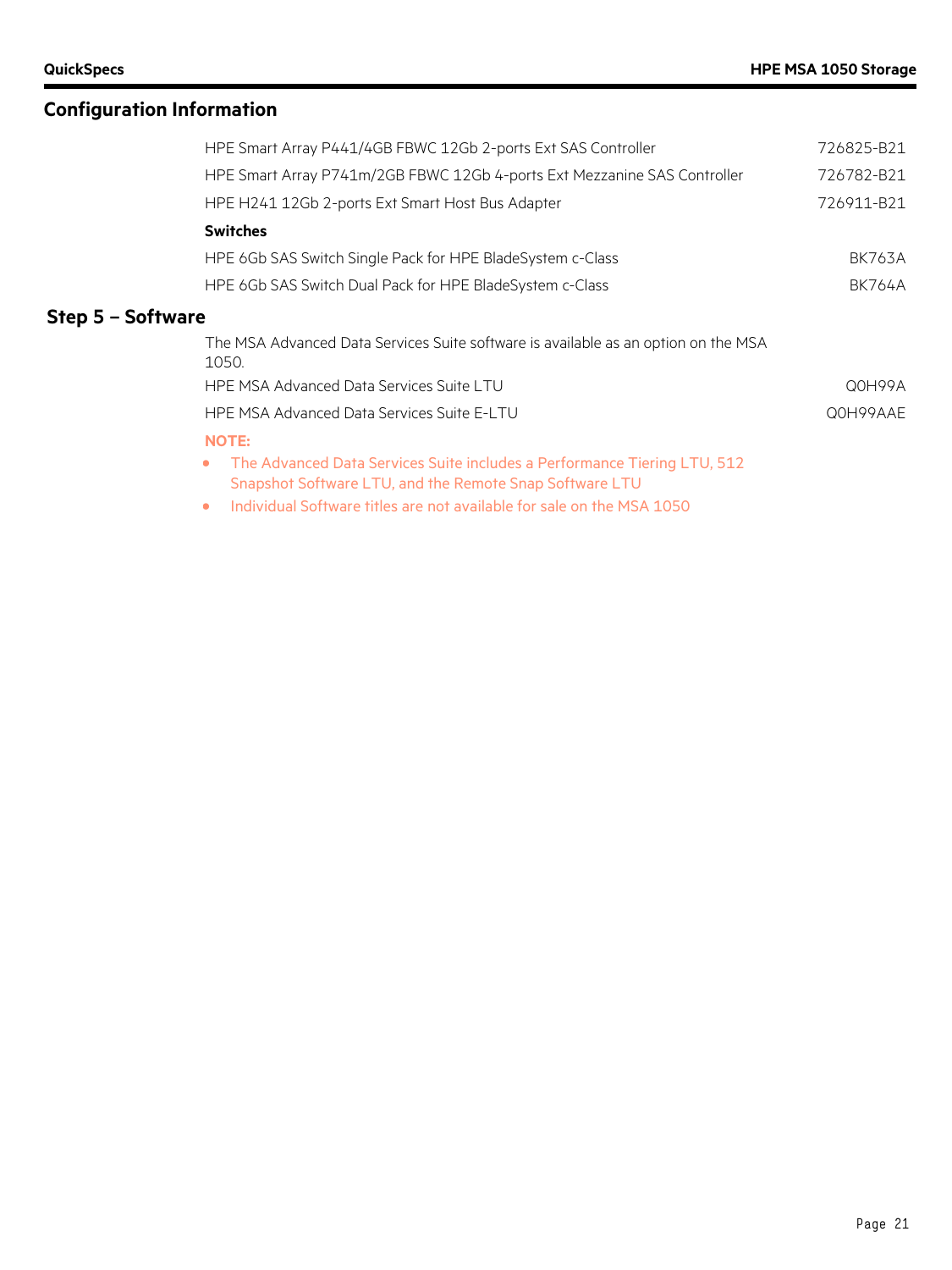**MSA 1050** 

**MSA 1050 Controllers:**

# **Technical Specifications**

| <b>POWER REQUIREMENTS</b>                                                 |                                                                                                                                                   |
|---------------------------------------------------------------------------|---------------------------------------------------------------------------------------------------------------------------------------------------|
|                                                                           | Input Power Requirements 110VAC 3.20A, 343W; 220VAC 1.67A, 337W                                                                                   |
| (typical-running I/O)<br>SFF/LFF arrays                                   |                                                                                                                                                   |
| Max Input Power                                                           | 100-240 VAC, 50/60 Hz., 4.20-1.77A                                                                                                                |
| <b>Heat Dissipation</b>                                                   | 1174 BTU/hr                                                                                                                                       |
| <b>TEMPERATURE AND HUMIDITY RANGES</b>                                    |                                                                                                                                                   |
| <b>Operating Temperature</b>                                              | 41°F to 104°F (5°C to 40°C)                                                                                                                       |
| Shipping Temperature                                                      | -40°F to 158°F (-40°C to 70°C)                                                                                                                    |
| Operating Humidity                                                        | 10% to 90% RH @ 104°F (40°C) non-condensing                                                                                                       |
| Non-Operating Humidity                                                    | Up to 93% RH @ 104°F (40°C)                                                                                                                       |
| <b>DECLARED ACOUSTIC NOISE LEVELS</b>                                     |                                                                                                                                                   |
| Sound Power                                                               | A weighted sound power LWAd=6,75 B                                                                                                                |
| Sound Pressure                                                            | A weighted sound pressure LpAm - 55dB                                                                                                             |
| <b>SHOCK AND VIBRATION</b>                                                |                                                                                                                                                   |
| Shock, Operational                                                        | 3G's for 11 milliseconds                                                                                                                          |
| Shock, Non-Operational                                                    | Per NEBS GR-63-CORE UNPACKAGED EQUIPMENT SHOCK CRITERIA<br>(4.3.2)                                                                                |
| Vibration, Operational                                                    | 5-500Hz, 0.14 Grms shaped                                                                                                                         |
|                                                                           | Vibration, Non-Operational 3-365-3Hz, 1.22 Grms, z-axis, 0.85 Grms, X&Y axis shaped spectrum                                                      |
| <b>PHYSICAL</b>                                                           |                                                                                                                                                   |
| Height                                                                    | 3.5 in/8.9 cm                                                                                                                                     |
| Depth (excluding cables)<br>(back of ear to back of<br>controller handle) | MSA 1050 SFF 24-bay array: 19.5 in / 49.5 cm<br>MSA 1050 LFF 12-bay array: 22.5in. / 57.2 cm                                                      |
| Width (body only)                                                         | 17.6 in / 44.7 cm (w/ ears 19 in / 48.26 cm)                                                                                                      |
| Chassis Weight<br>(no controllers)                                        | MSA 2050 LFF chassis: 31 lbs (14.1kg). DC-pwr model: 32.6 lbs, (14.8kg)<br>MSA 2050 SFF chassis: 29.1 lbs (13.2kg) DC-pwr model: 30.7lbs(13.9kg)) |
| <b>User Interface</b>                                                     | Status and activity provided via management interfaces. Status Indicators<br>on front of Controller                                               |
| <b>RAID Support</b>                                                       | 1, 5, 6, 10,                                                                                                                                      |
| <b>Cache Memory</b>                                                       | 6GB (4GB Read/Write.and 2GB System) ECC protection with backup to<br>Flash memory (indefinite backup)                                             |
| <b>Cache Backup</b>                                                       | ECC protection with back up to flash memory (indefinite backup)                                                                                   |
| <b>Upgradeable Firmware</b>                                               | Yes                                                                                                                                               |
| <b>SSD/HDD Drives</b>                                                     | 12Gb SAS - Serial Attached SCSI                                                                                                                   |
| <b>Drive Enclosure Protocol</b><br><b>Support</b>                         | 6 Gb SAS - Serial Attached SCSI                                                                                                                   |
| <b>Host Ports</b>                                                         | 2 x 8Gb Fibre Channel per controller<br>2 x 1GbE iSCSI per controller<br>2 x 10GbE iSCSI per controller<br>2x12Gb SAS per controller              |
| <b>Expansion Port</b>                                                     | SAS (SFF8088) 4x lane 6 Gb SAS                                                                                                                    |
| Weight, controller                                                        | MSA 1050 Controllers 4.8 lbs.(2.2 kg)                                                                                                             |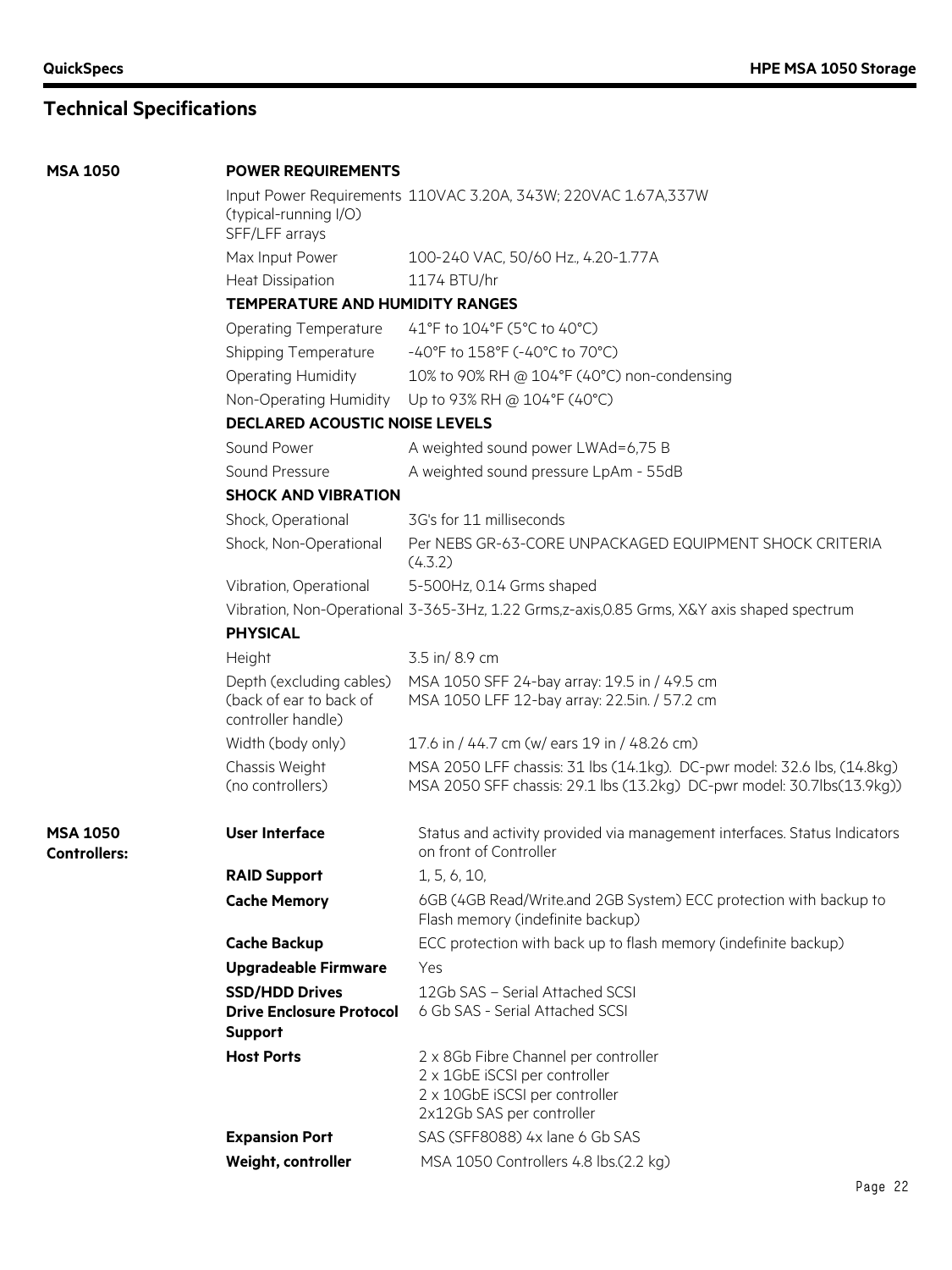# **Technical Specifications**

| <b>MSA 1050</b>        | <b>Safety</b>            | UL 60950-1 (USA)                                                                                                            |
|------------------------|--------------------------|-----------------------------------------------------------------------------------------------------------------------------|
| <b>Regulatory Info</b> |                          | CAN/CSA-C22.2 No.60950-1-03 (Canada)                                                                                        |
|                        |                          | EN 60950-1 (European Union)                                                                                                 |
|                        |                          | GS mark (Germany)                                                                                                           |
|                        |                          | IEC 60950-1 (International)                                                                                                 |
|                        |                          | CCC Mark (power supply only, China PRC)                                                                                     |
|                        | <b>Electromagnetic</b>   | VCCI:2008-04 Class A (Japan)                                                                                                |
|                        | <b>Compatibility</b>     | FCC 15:109(g) Class A (USA)                                                                                                 |
|                        |                          | ICES-003:2004 Class A (Canada)                                                                                              |
|                        |                          | EN55022 : (European Union Class A); CISPR 22 (International Class A)                                                        |
|                        |                          | EN61000-3-2 : (Harmonics) (European Union)                                                                                  |
|                        |                          | EN61000-3-3 : (Flicker) (European Union)                                                                                    |
|                        |                          | EN 55024 (European Union, Immunity, Class A); CISPR 24 (International<br>Immunity, Class A)                                 |
|                        |                          | AS/NZS CISPR 22, Class A (Australia, New Zealand)                                                                           |
|                        |                          | CNS 13438 Taiwan, Class A (Taiwan)                                                                                          |
|                        |                          | KN22 Class A (Emissions Class A); KN24 (Immunity) (S Korea)                                                                 |
|                        | <b>RoHS and WEEE</b>     | RoHS-6/6 Compliance, China RoHS, WEEE                                                                                       |
|                        | <b>Country Approvals</b> | United States, Australia/New Zealand, Canada, China (PRC), European<br>Union, Germany (GS Mark), Japan, South Korea, Taiwan |